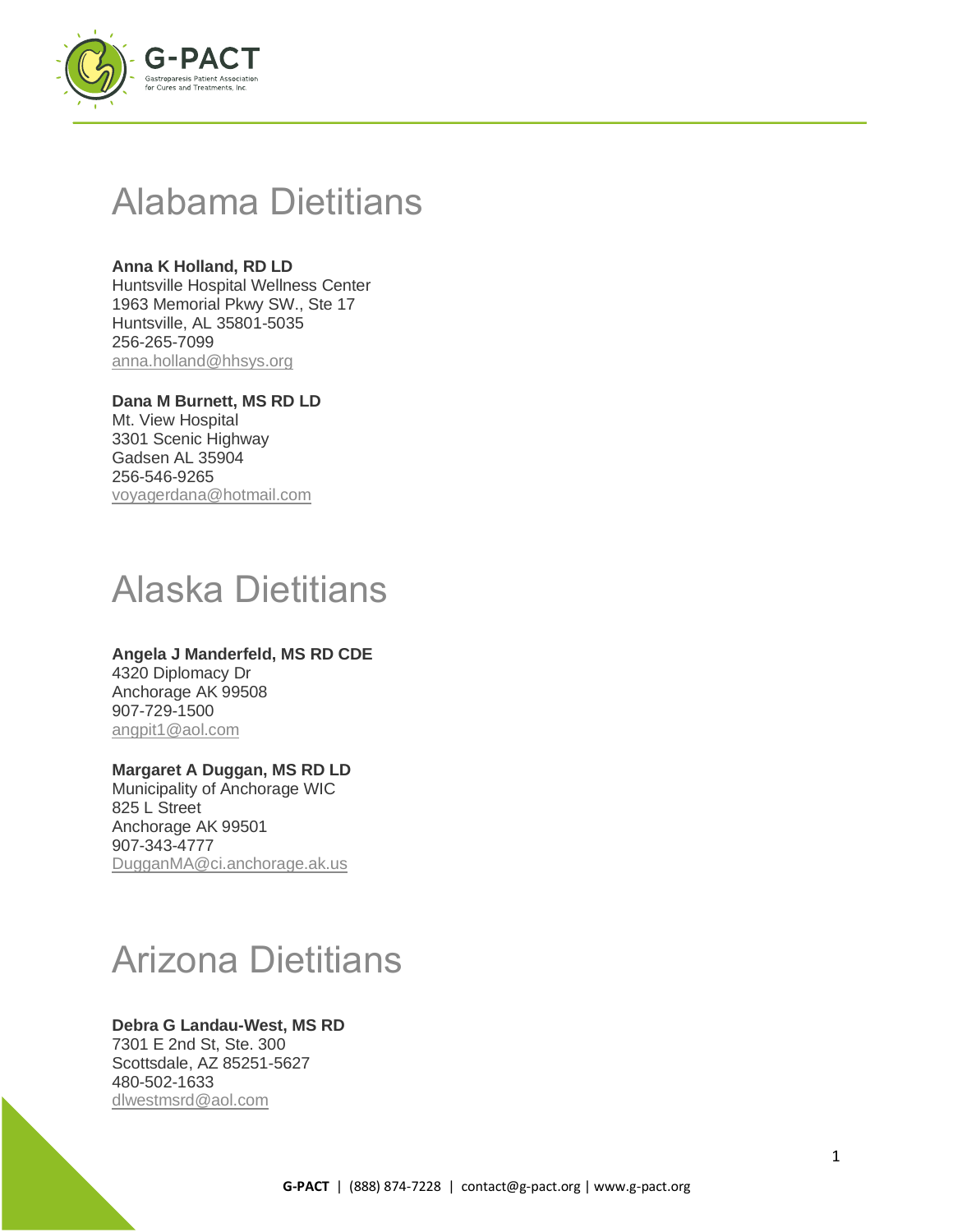

#### **Christina V Barth, RD CFT**

Ultimate Nutrition: 14700 N Frank Lloyd Wright Scottsdale, AZ 85260 480-332-8127

## **Michelle A Berman, MS RD**

NutritionPro In-Home Nutrition Services 1237 S Val Vista DR Mesa AZ 85204 480-294-6543 [Michelle@nutritionpro.net](mailto:Michelle@nutritionpro.net)

## **Karen A Graham, RD**

SmartnutrionbyKG.com 7061 E McDonald Dr Scottsdale, AZ 85253 480-659-0748 [info@smartnutritionbyKG.com](mailto:info@smartnutritionbyKG.com)

## **Dino Paul Pierce, CFT CPT RD CDE**

Business Address: 1719 Beverly Ave Kingman AZ 86409 928-692-4608

## Mail Address:

4722 N. Central ST Kingman AZ 86401 [dinopierce@yahoo.com](mailto:dinopierce@yahoo.com)

## **Rachel E Deal, RD**

Carondelet St. Mary's Hospital 1601 W Saint Marys Rd. Tucson, AZ 85745 520-872-6112 [RDeal@carondelet.org](mailto:RDeal@carondelet.org)

## **Hana A Feeney, MS RD CSSD**

Nourishing Results, LLC 2970 N Swan Suite 220 Plaza Palomino Tucson AZ 85712

Additional Address: 4518 E Camp Lowell Dr Tucson AZ 85712 520-429-3418 [www.nourishingresults.com](http://www.nourishingresults.com/) [nutritionist\\_hana@msn.com](mailto:nutritionist_hana@msn.com)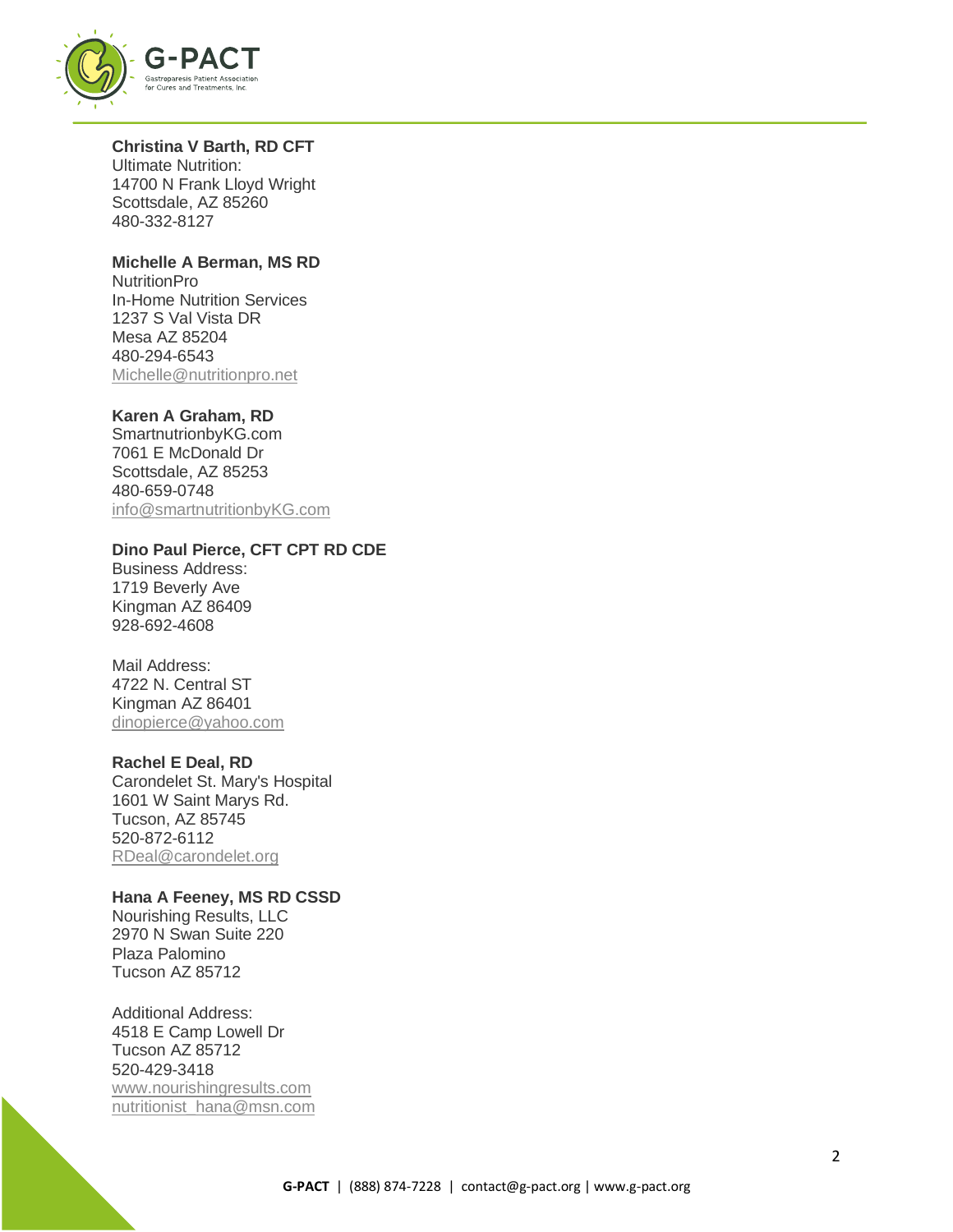

#### **Aubry Uhiling, RD CDE BS**

Uhling Consulting, LLC 20325 N 51st Ave, Suite 166 Glendale, AZ 85308-8723 602-341-5248 Fax: 602-702-5219 [info@uhlingconsulting.com](mailto:info@uhlingconsulting.com) [www.uhlingconsulting.com](http://www.uhlingconsulting.com/) [ana@hotmail.com](mailto:ana@hotmail.com)

## California Dietitians

#### **Chantal Gariepy, RD CDE**

Dietitian & Diabetes Educator Owner, Skillful Eating 420 E Carillo ST Santa Barbara, CA 93101 805-403-7533 [chantal@skillfulleating.com](mailto:chantal@skillfulleating.com)

## **Deborah A Klein, MS RD**

8300 W. 3rd Street Los Angeles, CA 90048 310-247-0018 [deborah@livitician.com](mailto:deborah@livitician.com)

#### **Janice Dada, MPH RD CSSD CHES**

1100 Quail St Suite 111 New Port Beach CA 92660 949-478-2288 additonal number: 310-270-8985 [janice@socalnw.com](mailto:janice@socalnw.com)

## **Nancy L King, MS RD CDE**

Nutrition Designs PO Box 586 La Canada, CA 91012 818-790-8588 Prefers phone contact, primarily works with ED patients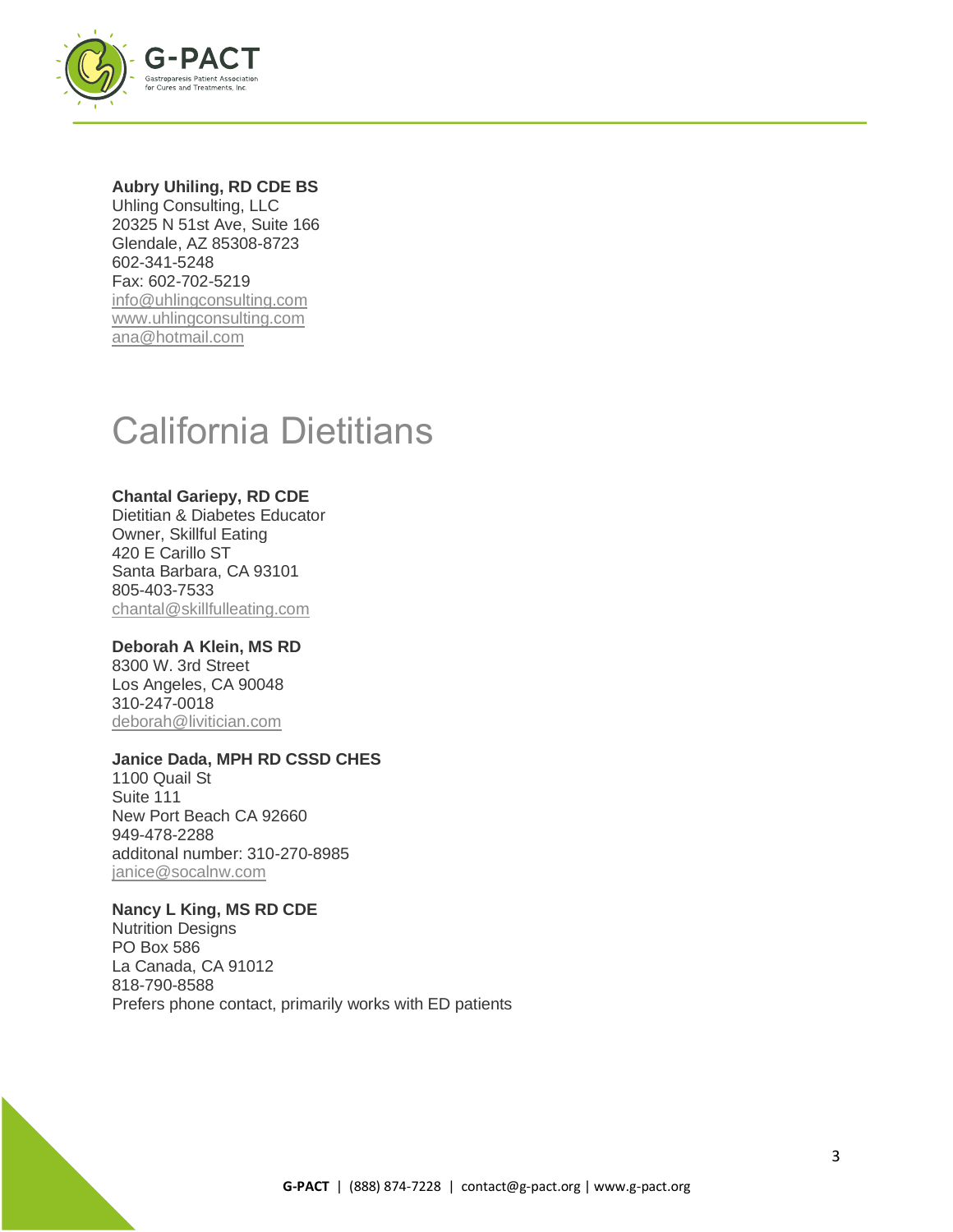

**Susan M Weiss, RD** 99 Monticillo RD San Rafael CA 94903415-444-2037 [kukana911@yahoo.com](mailto:kukana911@yahoo.com) Primarily works with ED patients

**Kathy Nichols, RD** Healthy Habits Coach 366 Arabian Way Healdsburg, CA 95448-8098 707-431-7524 [kathy@healthyhabitscoach.com](mailto:kathy@healthyhabitscoach.com)

## **Alicia Calvo, MPH, RD, CDE**

18372 Clark Street, Suite 228 Tarzana, CA 91356 818-881-9192 Fax: 818-881-0261 [Alicia@nutritionist4you.com](mailto:Alicia@nutritionist4you.com)

**Cindy Daversa, MS, RD, CDE** 198 E. Whiting Ave., Ste. 5 Fullerton, CA 92832 714-578-6760 [cdaversa@msn.com](mailto:cdaversa@msn.com) .

#### **Allison M Graves, MS RD**

AG Nutrition Services LLC 1245 Wilshire Blvd, Suite 403 Los Angeles, CA 90017 213-482-1046 [allisonmgraves@gmail.com](mailto:allisonmgraves@gmail.com)

#### **Misti K Gueron, MS RD**

1211 Montana Ave., Ste. 204 Santa Monica, CA 90403-1761 310-460-6478 [mistird@gmail.com](mailto:mistird@gmail.com) \*\*expert\*\*

**Susie Garcia, RD** Doing Media and TV now Thesusiegarcia.com 925-386-6743

**Jennifer Hanlin, MS, RD, MFT** 26431 Crown Valley Parkway, Ste. 260 Mission Viejo, CA 92691 714-914-0673 [jehanlin@hotmail.com](mailto:jehanlin@hotmail.com)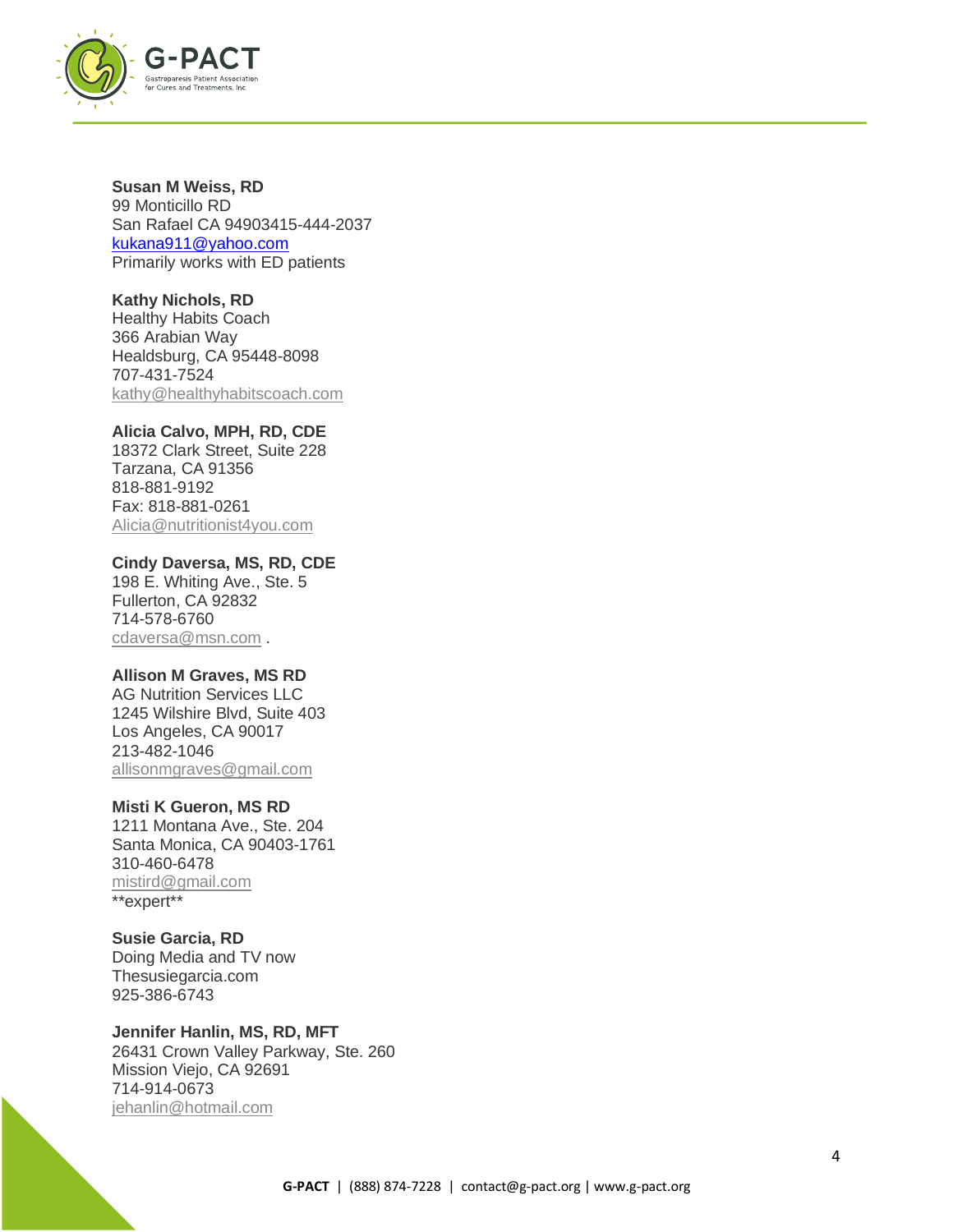

**Mary Ellen DiPaola, RD CDE IBCLC** 2452 Polk St San Francisco, CA 94109-1603 415-441-5785 [med\\_rd@yahoo.com](mailto:med_rd@yahoo.com)

**Sue K Deepak, MA MS RD** 1320 Boulevard Way Walnut Creek CA 94595 925-325-0119 [healthfacts4u@yahoo.com](mailto:healthfacts4u@yahoo.com)

**Mansi V Shah, RD CNSD** 8300 Manitoba St., Apt. 314 Playa Del Rey, CA 90293-8725 310-963-3517 [mansi.shahv@gmail.com](mailto:mansi.shahv@gmail.com)

#### **Shari Hollander, RD CDE**

2705 Alcatraz Ave Berkley CA 94705 519-620-4211 [arinnahollander@hotmail.com](mailto:arinnahollander@hotmail.com)

## **Norna R Ferrara, RD**

San Francisco Nutrition Clinic 139 Townsend St San Francisco CA 94107 415-541-0800 [info@sfnutritionclinic.com](mailto:info@sfnutritionclinic.com)

#### **Melissa A Mathes, RD**

Total Nutrition Counseling 31341 Niguel Road Suite G LaGuna Niguel CA 92677 949-247-8105

## **Karen E David, MS RD**

22400 Vanowen St. West Hills, CA 91307-2641 818-585-5400 [kdavid1@socal.rr.com](mailto:kdavid1@socal.rr.com)

#### **Michelle Missy Porteous, RD CDE MS**

Citrus Valley Norco Medical Group 1860 Hamner Ave. Norco, CA 92860 [lifequalityrd@gmail.com](mailto:lifequalityrd@gmail.com)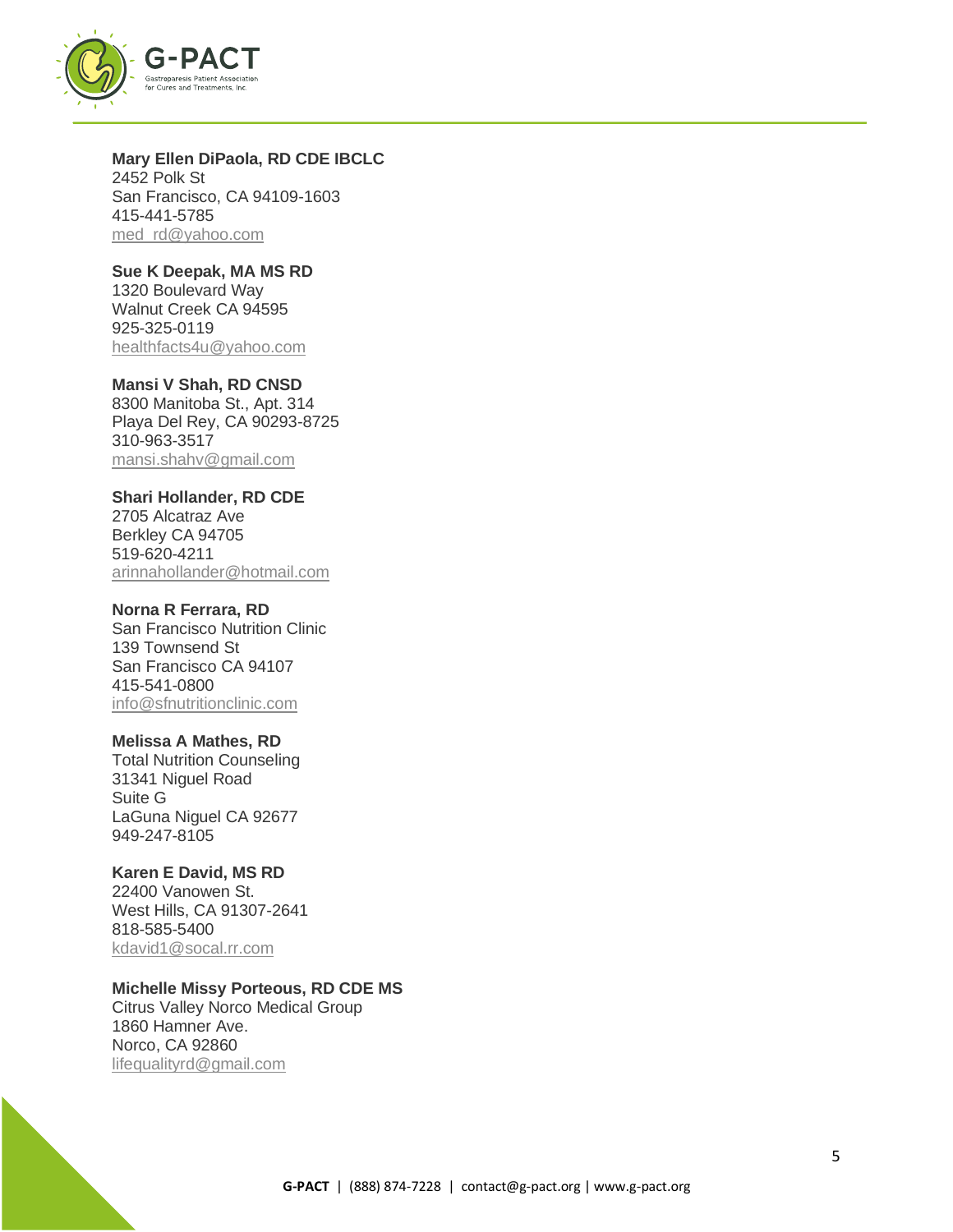

Additional Addresses: Private Practice 2250 S. Main St Suite 208 Corona CA 92882 On-Site Visits Available 951-317-7657

## **Chuck Newcomb MS RD CDE**

Consulting Dietitian 35761 John Albert Drive Madera, CA 93636 Voice Mail: 559-645-6358 Fax: 408-228-6089 [ChuckRD@comcast.net](mailto:ChuckRD@comcast.net)

#### **Terry S Stowell, MS RD CD**

522 Silver Lake Dr. Danville, CA 94526-6226 206-295-1363 [tsnutrinet@aol.com](mailto:tsnutrinet@aol.com)

#### **Jodi S Newson, MS RD CSO**

Tower Hematology Oncology Medical Group 9090 Wilshire Blvd. Beverly Hills CA 90210 310-205-5722 [newsonj@toweroncology.com](mailto:newsonj@toweroncology.com)

## **Kimberly N Tirapelle, MS RD**

741 E Barstow Ave Fresno CA 93710 661-377-1700 [kimtirapelle@gmail.com](mailto:kimtirapelle@gmail.com)

## **Stephanie Brooks, MS, RD**

Nutrition Therapist and Consultant Bay Area Nutrition, LLC 621 E. Campbell Ave. Suite 6-B Campbell, CA 95008 408-370-7731 Fax: 408-370-7732 [sbrooks@bayareanutrition.com](mailto:sbrooks@bayareanutrition.com)  [www.bayareanutrition.com](http://www.bayareanutrition.com/)

#### **Geeta Sikand, MA RD FADA CDE**

2 Trenton Irvine, CA 92620-2650 949-726-1840 [gsikand@gmail.com](mailto:gsikand@gmail.com)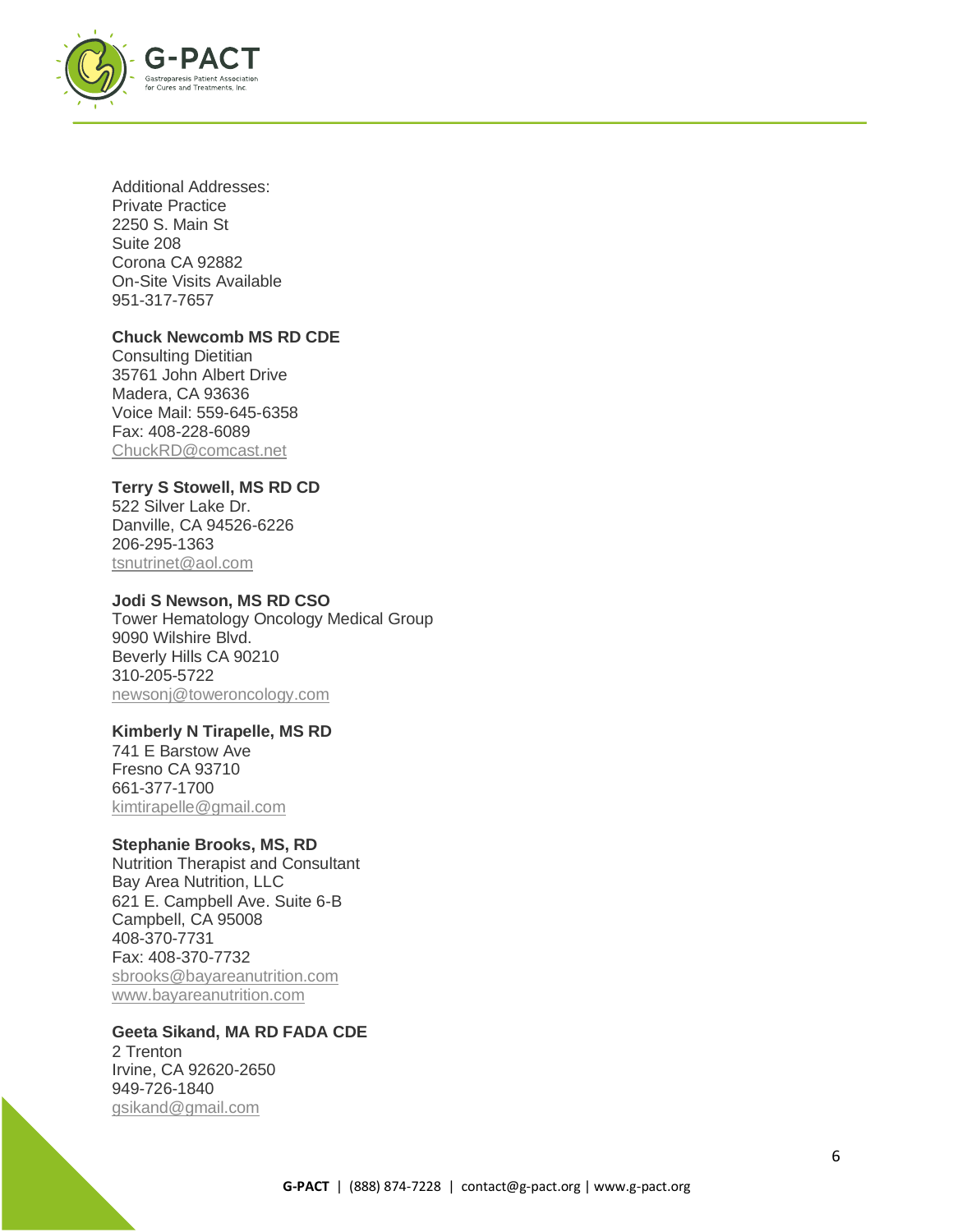

**Monica M Lowe, MS RD** Nutrition Counseling & Nutrition Consultant PO Box 495 Ojai, CA 93024-0495 805-285-3912 [monicamlowe@gmail.com](mailto:monicamlowe@gmail.com)

**Joan Boothby, RD** 1234 Foothill Blvd La Verne CA 91750 909-596-4879

**Ana A Farrer, RD** 237 Picnic Ave, Apt. 29 San Rafael, CA 94901-5085 415-497-7926 [www.eatrightoday@gmail.com](mailto:www.eatrightoday@gmail.com) .

## **Robyn L Goldberg, RD**

360 N Bedford Dr. Ste. 414 Beverly Hills, CA 90210-5122 310-273-0413 [rlgrd@askaboutfood.com](mailto:rlgrd@askaboutfood.com) [www.askaboutfood.com](http://www.askaboutfood.com/)

#### **Stephanie Larmour Sanders MSRD, CNSC, CDE**

19214 Armintast Reseda CA 91335 818-398-1756

## **Alecia M Routt, RD**

San Diego Dietitian 8823 Spectrum Center Blvd Apt 2304 619-980-2117 [aleciard@hotmail.com](mailto:aleciard@hotmail.com)

#### **Nancy Neirick, MS RD**

Cedars Sinai Medical Towers 8631 W 3rd St., Ste. 1030E Los Angeles, CA 90048-5901 310-652-8446 [nneirick@yahoo.com](mailto:nneirick@yahoo.com)

## **Sheila M Leard, RD CSSD CPT**

My Nutrition Zone 5145 Golden Foothill Parkway 190 El Dorado Hills, CA 95762 916-730-9118 [sheilaleard@att.net](mailto:sheilaleard@att.net)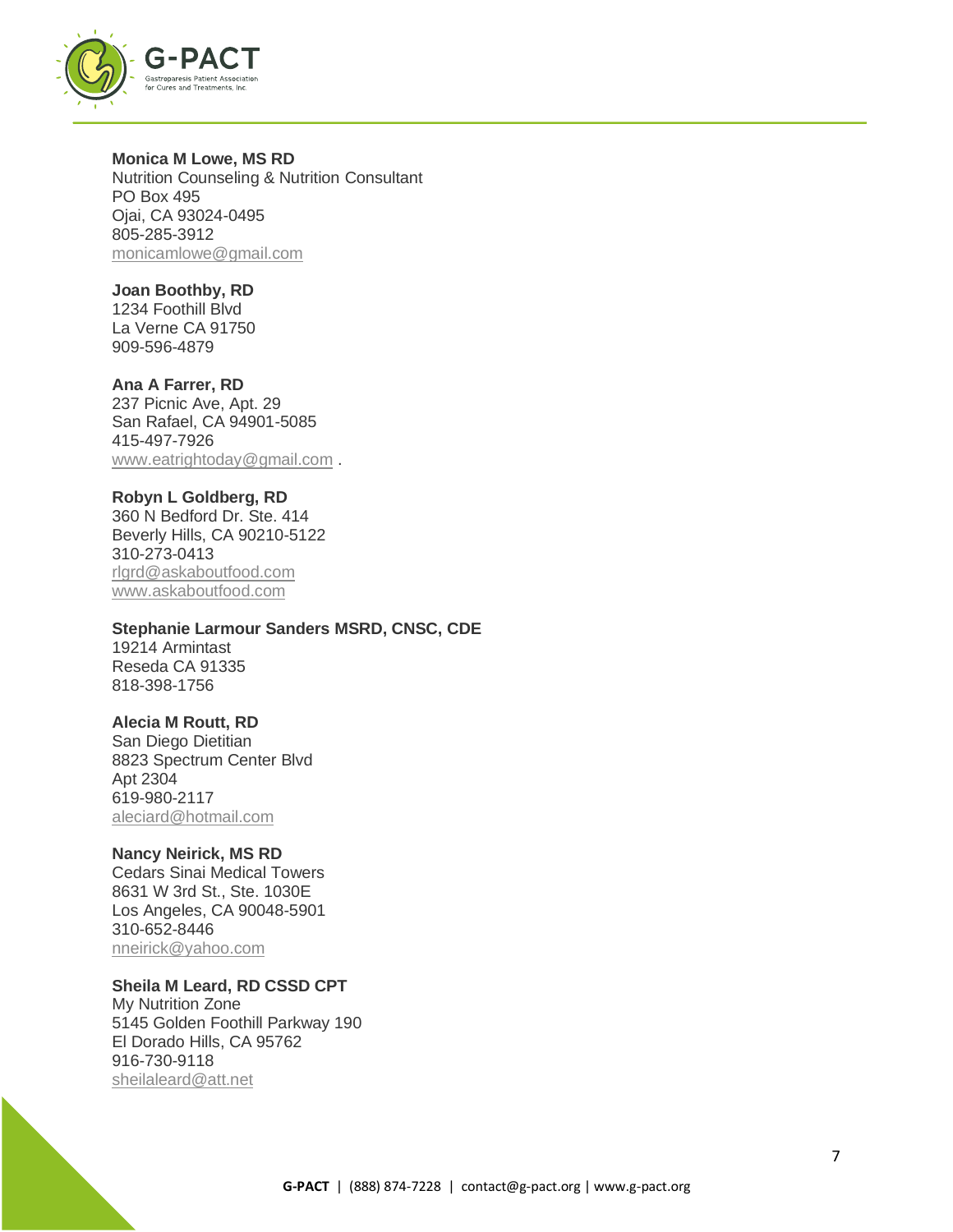

**Katherine McCune, RD MA** 31194 La Baya Dr., Ste. 107 Westlake Village, CA 91362 818-517-0160 [kathymccunerd@aol.com](mailto:kathymccunerd@aol.com)

#### **Lee Ann Smith, MPH RD**

8885 Venice Blvd Suite 205 Los Angeles CA 90034 310-562-4313 Fax: 310-427-7445 [RD@halfacup.com](mailto:RD@halfacup.com)

#### **Joyce Hope Selkow, MS, RDN**

2006 Dwight Way Suite 101 Berkeley CA 94704 510-339-1862 [joyceselkow@msn.com](mailto:joyceselkow@msn.com)

## **Gwendolyn A Moore, MPH RD**

7777 Milliken Ave Suite 360 #2 Rancho Cucamonga CA 91730 714-552-3802

## **Kathy Nichols, RD**

**Healthy** Healdsburg, CA 95448-8098 707-431-7032

## **Lee Anne Walsh, RD**

2292 Faraday Ave Carlsbad CA 92008 760-884-9868 [leeannewalsh@att.net](mailto:leeannewalsh@att.net)

## **Sarah Koszyk, RD**

MV Nutrition 760 Market St., Ste. 324 San Francisco, CA 94102-2407 415-398-2102 Email: [sarah@mvnutrition.com](mailto:sarah@mvnutrition.com) Website: [www.mvnutrition.com](http://www.mvnutrition.com/) Website:sarahkoszyk.com

## **Karen F Freeman, MS RD CSSD**

12395 El Camino Real Suite 115 San Diego CA 92130 858-259-7777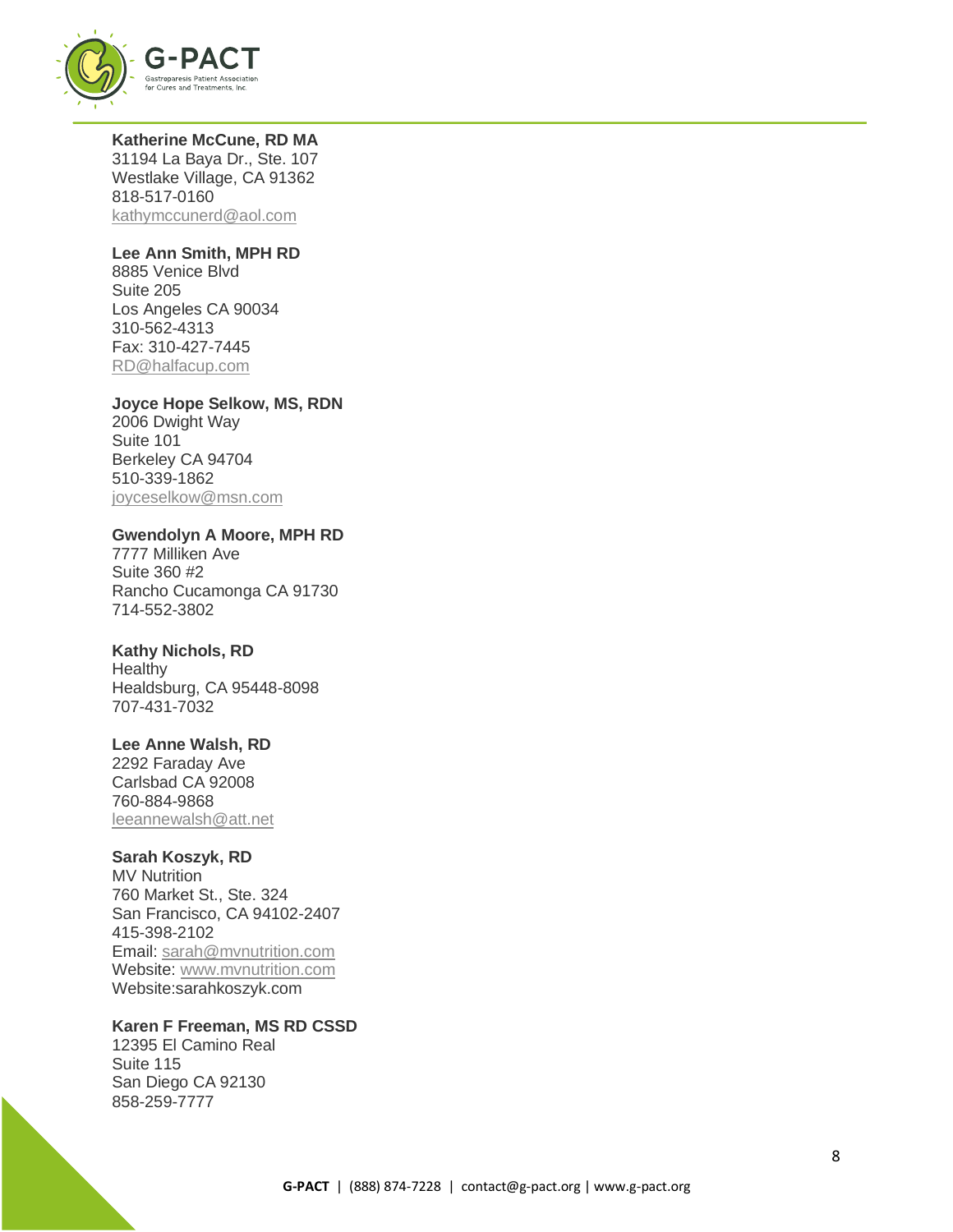

#### [karen@nutrition4health.info](mailto:karen@nutrition4health.info)

## **Mary J Christian, MA RD CDE**

Joslin Diabetes Center UC Irvine Gottschalk Medical Plaza Irvine, CA 92697-0001 949-824-8656 [mchrist1@uci.edu](mailto:mchrist1@uci.edu)

## **Kathleen E DuChene, RD**

Sutter Lakeside Hospital 5176 Hill Road East Lakeport CA 95453 707-262-5007 [duchenk@sutterhealth.org](mailto:duchenk@sutterhealth.org)

#### **Suzanne Polo, MS RD**

33461 Pacific Coast Highway Malibu CA 90265 917-548-5480 Fax: 866-297-8029 Suzpolo.com

## **Lisa A Licavoli, RD CCN**

Concepts in Nutrition 2289 Redlands Dr. Newport Beach, CA 92660 949-646-4842 [bhealthy2@aol.com](mailto:bhealthy2@aol.com)

## Additional Addresses:

Total Wellness Medical 500 S C St Tustin, CA 92781 949-646-4842

#### **Heather B Villarreal, MS RD CDE**

Orange Coast Women's Medical Group 24411 Health Center Dr Suite 200 Laguna Hills CA 92653 949-829-5522 [hvillarreal@ocwmg.com](mailto:hvillarreal@ocwmg.com)

## **Susan Shapiro, PhD MS MS RD FADA**

Nutrition-Psychotherapy-Eating Issues 269 S Beverly Dr Beverly Hills CA 90212 310-659-7800

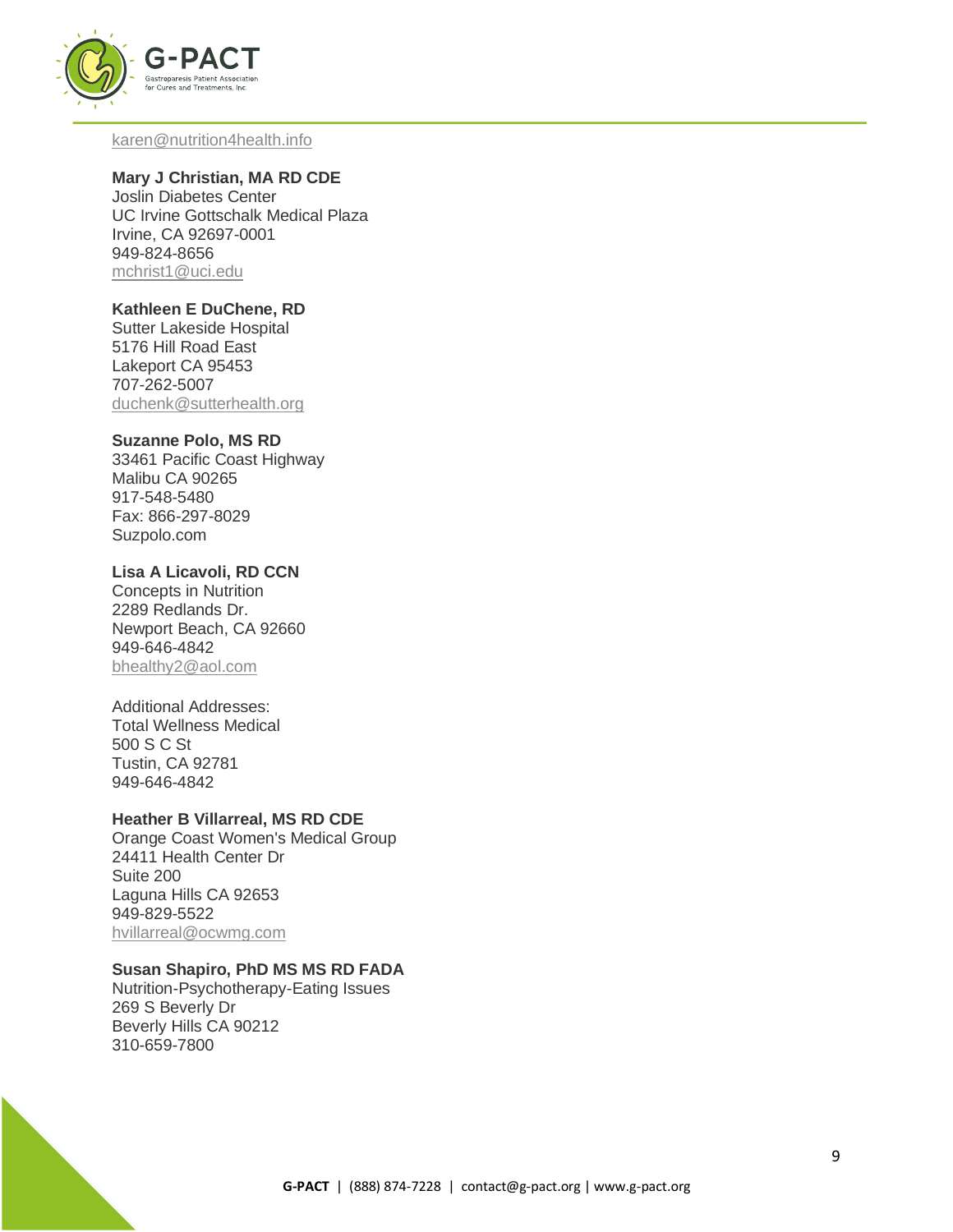

## Colorado Dietitians

## **Katie Jones, MS RD CLT**

Summit Gastroenterology 4500 E 9th Ave Suite 170 Denver CO 80211 [Katiejonesrd@gmail.com](mailto:Katiejonesrd@gmail.com) website: katiejonesrd.com

## **Colleen Gill, MS RD CSO**

Nutrition Foundations 4770 E. Iliff Road, Ste. 225 Denver, CO 80222 303-810-8612 Fax: 303-377-2097 [colleen@nutrition-foundations.com](mailto:colleen@nutrition-foundations.com) [Colleen.Gill@uch.edu](mailto:Colleen.Gill@uch.edu)

## **Martha Rosenau, RD**

Peak Nutrition, LLC 606 S Tejon St. Colorado Springs, CO 80903-4026 719-548-9859 [martha@martharosenau.com](mailto:martha@martharosenau.com)

#### **Michelle M Hosack**

Grand River Hospital District 501 Airport Rd. Rifle, CO 81650 970-625-6486 [mhosack@grhd.org](mailto:mhosack@grhd.org).

#### **Jacquelyn J Nielsen, MS RD CDE** 1101 Oakridge Dr, Unit B

Fort Collins CO 80525 970-622-9997 [QuilterJN@aol.com](mailto:QuilterJN@aol.com)

## **Jessica Crandall RD,**

Wellness Director/GM 6767 South Spruce St. Suite 125 Englewood CO 80112 303-835-9464 Fax: 303-779-0956 [Jessica.Crandall@Sodexo.com](mailto:Jessica.Crandall@Sodexo.com) [www.DenverWellnessAndNutrition.com](http://www.denverwellnessandnutrition.com/)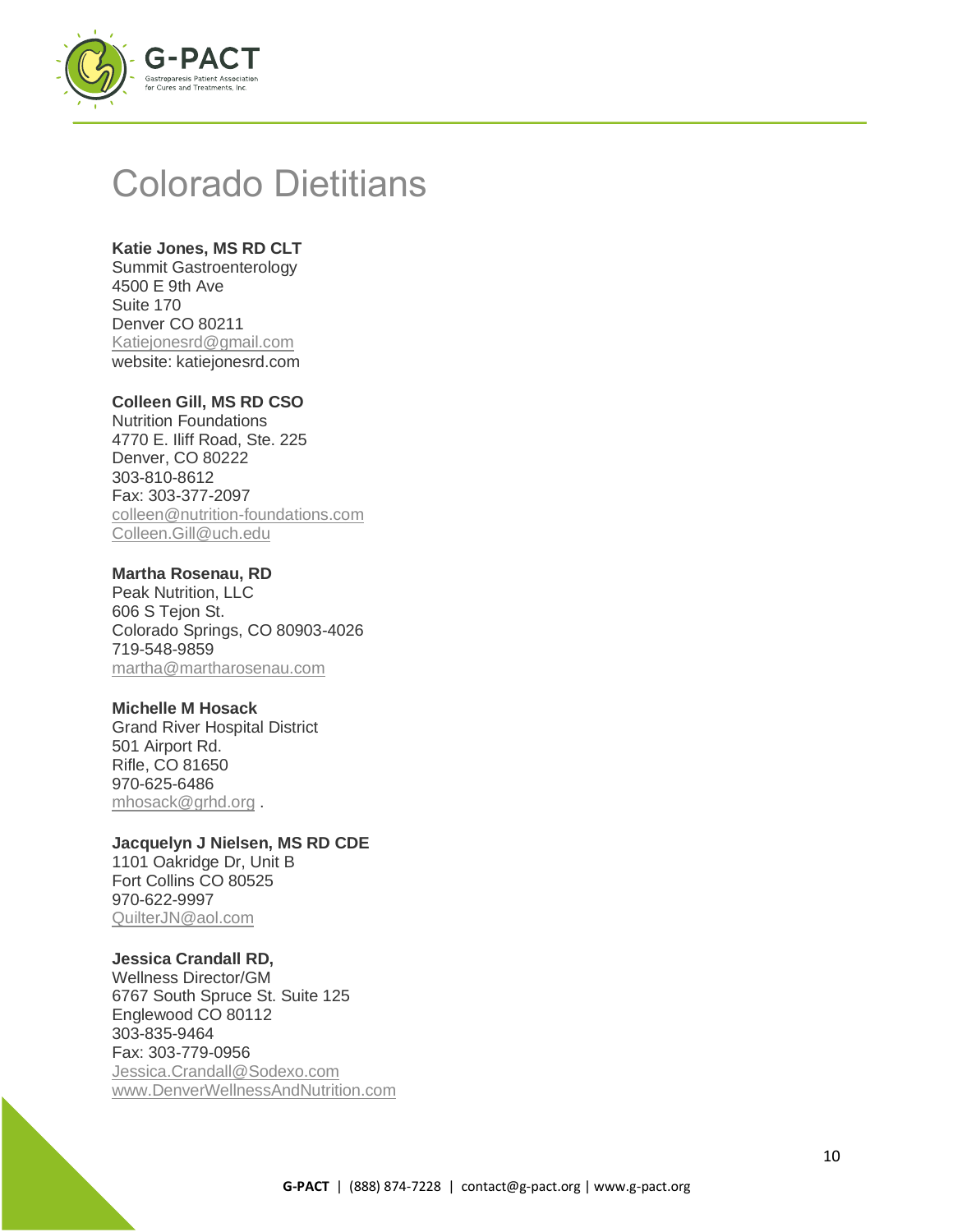

## Connecticut Dietitians

## **Donald Milton Stokes, MPH RD CDN**

One Source Nutrition, LLC 666 Glenbrook Road Suite 2C (Inside Phillips' Mansion) Stamford, Connecticut 06906 800-658-0512 Fax:866-387-4207

## **Stacia E Helfand, MS MEd RD CDN**

Reality Bites, 11C 1 Washington Ave Sandy Hook CT 06482 203-260-8911 www.realitybitesnutrition.com [stacia\\_helfand@hotmail.com](mailto:stacia_helfand@hotmail.com) .

## **Renée J. Bordeaux, RD, CD-N, CPT**

REZULTS by Renée, LLC Nutrition & Personal Fitness Consulting Medical Nutrition Therapy (MNT) 66 Cedar ST Suite 305 Newington CT 06111 860-757-3747 Fax: 860-523-0141 [rezultsbyrenee@yahoo.com](mailto:rezultsbyrenee@yahoo.com)  [www.rezultsbyrenee.com](http://www.rezultsbyrenee.com/)

## **Julie C Conner, RD MPH PhD CDN**

Healthy Weighs Nutrition/Wellness Center 366 Federal Rd. Brookfield, CT 06804 203-775-1819 [julie@healthyweighs.com](mailto:julie@healthyweighs.com)

## **Maryann Meade, MS CDE RD CDN**

Maryann Meade Associates 53 Oakdale Circle Wallingford, CT 06492 203-265-9756

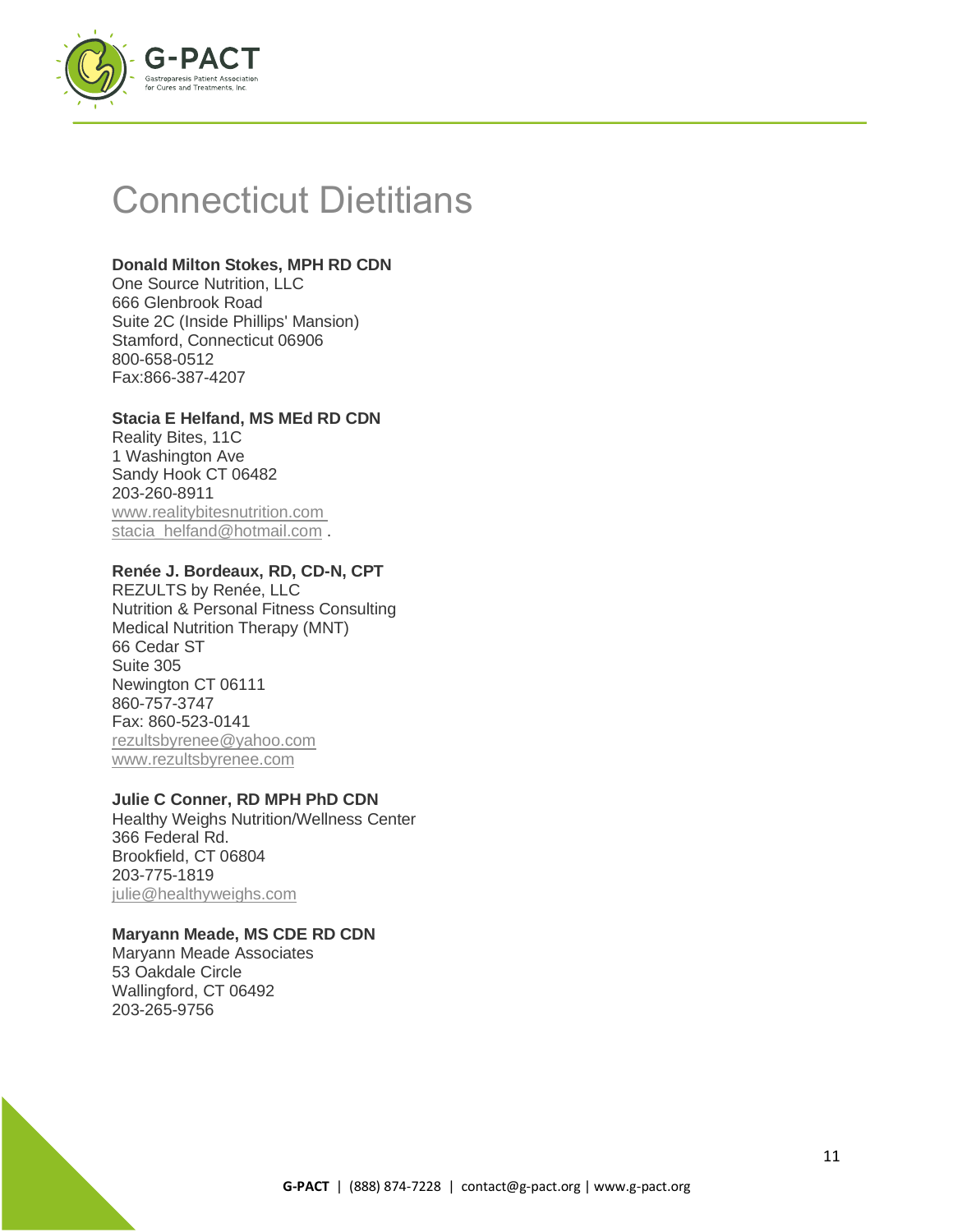

## **Constance A Greene, RN MS CDE RD CDN**

Dietary Management Svcs. LLC Center for Holistic Nursing 121 W Main ST Milford CT 06460 203-874-6019 [cagdmscfwn@hotmail.com](mailto:cagdmscfwn@hotmail.com)

## Delaware Dietitians

## **Donna A Hugues, RD LD CDN**

Brandywine Area Nutrition 4 Clermont Rd. Wilmington, DE 19803 302-761-9702 [donna@brandywineareanutrition.com](mailto:donna@brandywineareanutrition.com)

# Florida Dietitians

## **Barb M. Mahlmeister, RD LD/N**

Natural Choice Nutrition 4141 Pinelake Lane Tampa Fl 33618 813-495-2719 [barb@naturalchoicenutrition.com](mailto:barb@naturalchoicenutrition.com) [www.naturalchoicenutrition.com](http://www.naturalchoicenutrition.com/)

Barb is a registered dietitian and licensed nutritionist that specializes in digestive disorders including but not limited to gastroparesis, celiac disease, Crohn's Disease, Irritable Bowel Disorder, colitis and food allergies/sensitivities. She is a practitioner of Functional Medicine which uses personalized medicine that deals with primary prevention and underlying causes instead of symptoms for serious chronic disease. It is a science-based field of health care that is grounded in the following principles: Biochemical individuality, Patient-centered medicine, and promotion of organ reserve as the means to enhance health span.

## **Alix Landman, RD MPH CDE LD**

Landman and Associates 7520 NW 5th St Suite 207 Plantation FL 33317 954-792-7303 [alixfood@bellsouth.net](mailto:alixfood@bellsouth.net)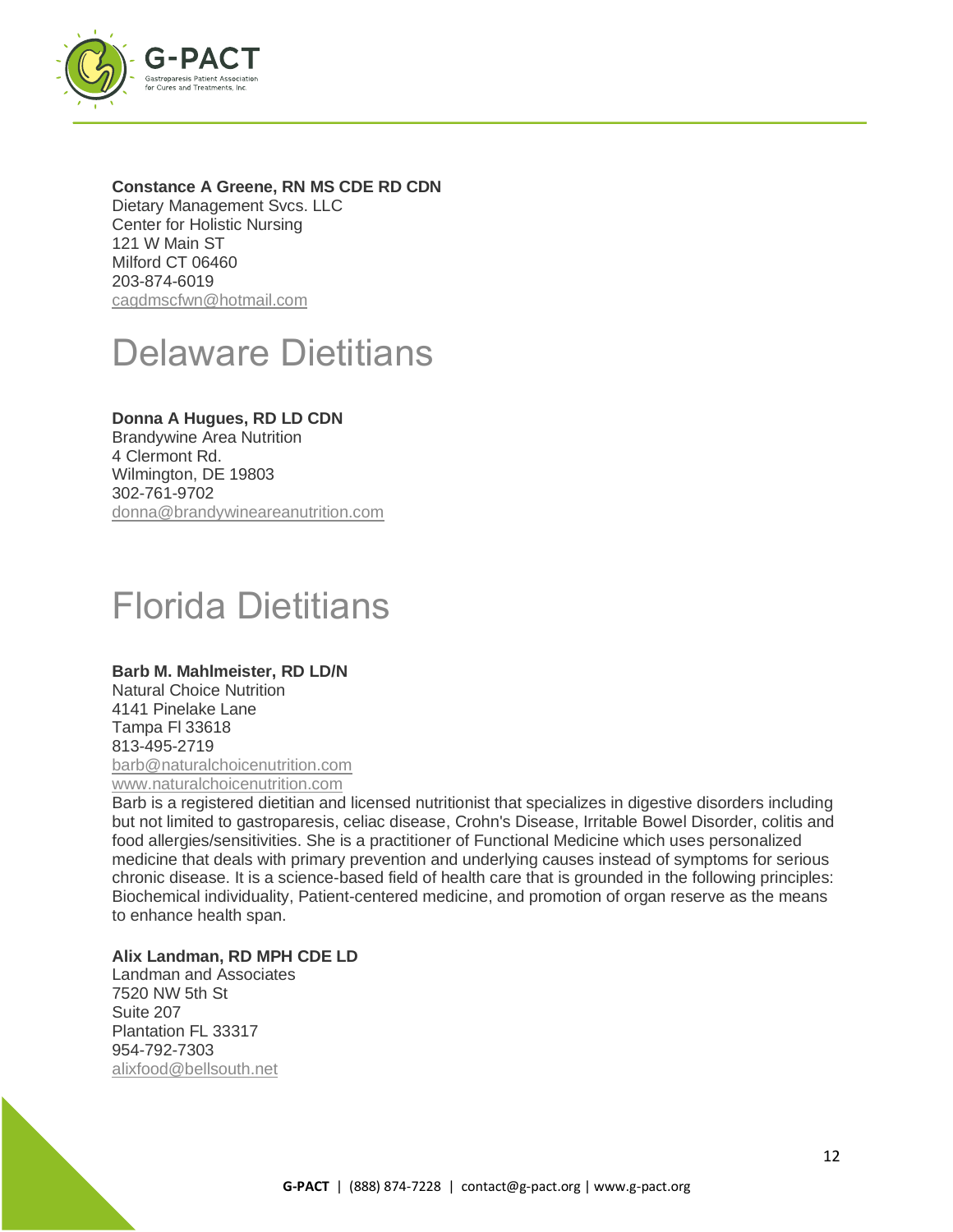

#### **Carol Sherman, RD CDE MPH**

Nutrition Information Resources 1500 NW 10th Ave, Suite 203A Boca Raton, FL 33486 561-620-9892 [csherman111@aol.com](mailto:csherman111@aol.com)

## **Carol Mellen, MS RD LD**

1717 S Orange Ave Orlando FL 32806 407-650-7000 Fax: 407-567-5924 [cmellenrd@aol.com](mailto:cmellenrd@aol.com)

**Carole Bullock, RD CDE LDN** Tallahassee, FL 32301 850-878-7917 [CBtheRD@aol.com](mailto:CBtheRD@aol.com)

# Georgia Dietitians

## **Amy Culberson, MS RD LD**

2210 Breckenbridge Ave Agusta GA 30904 706-627-0146 [Abulbersonrd@yahoo.com](mailto:Abulbersonrd@yahoo.com)

## **Alisa Winters, RD MS LD**

165 Windsor Core Atlanta GA 30328

Additional Address: 575 Chestnut Rose Lane Atlanta GA 30327 [winters.alisa@gmail.com](mailto:winters.alisa@gmail.com)

# Hawaii Dietitians

## **Jan Patenaude, RD CLT**

Consultant, Writer, Speaker Oxford Biomedical Tech Nationwide visits via Telecommute 970-456-5086 Only does appointments via telecom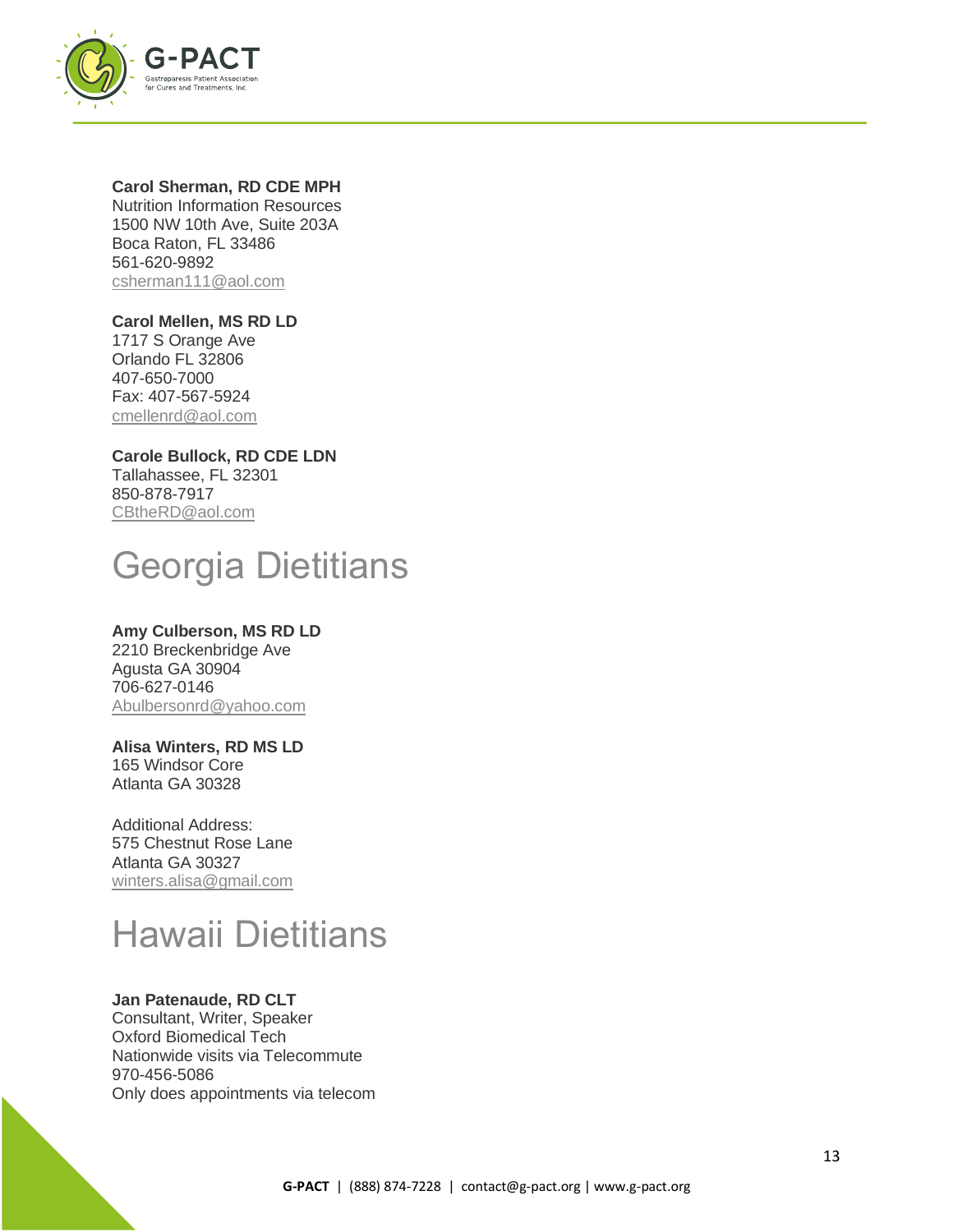

## Idaho Dietitians

## **Becky McCarver, MS RD LD**

St. Luke's Wood River Medical Center 100 Hospital Drive Ketchum, ID 83340 208-727-8356 [mccarveb@SLHS.org](mailto:mccarveb@SLHS.org)

## **Liz LeFevre**

St. Luke's Boise Medical Center 190 East Bannock Boise, ID 83712-9987 208-381-2222 *(general information)*

## Indiana Dietitians

## **Christy Tunnell, RD CD**

Director of Dietetics, Environmental Services and Patient Transport Indiana University Health Ball Memorial Hospital 2401 West University Ave Muncie, IN 47303 765-747-4356 Fax: 765-741-2994 [btunnell@iuhealth.org](mailto:btunnell@iuhealth.org)

## **Mandy Puckett, RD CD**

2401 West University Ave Muncle, IN 47303 765-751-5052 Fax: 765-741-2994

## Iowa Dietitians

## **Carrie J. Leiran, RD MS LD**

The Nutrition Centres at Iowa Health - Des Moines Methodist West Hospital 1660 60th Street Room 1028 West Des Moines, IA 50266 515-241-8686 [leirancj@ihs.org](mailto:leirancj@ihs.org)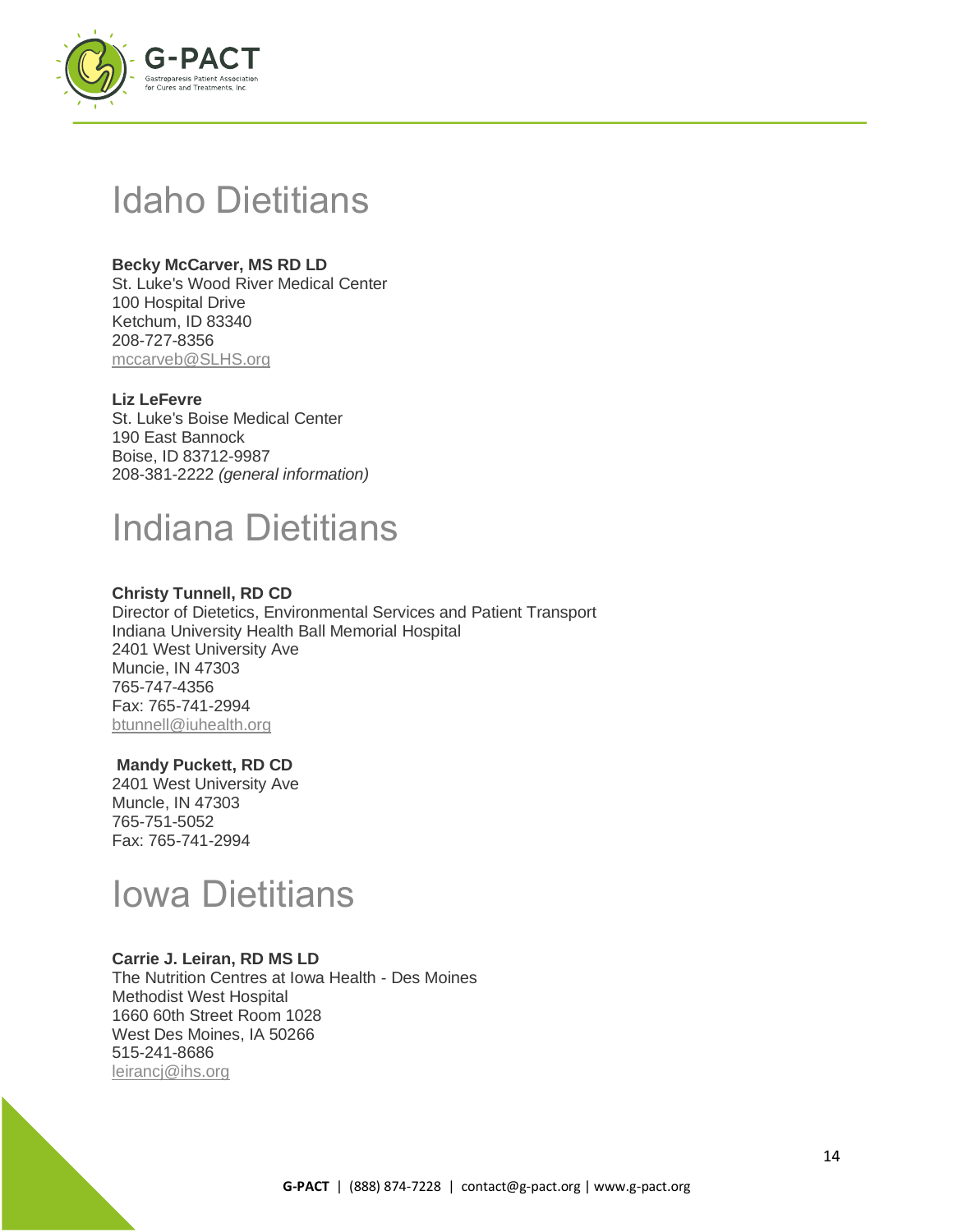

## Kansas Dietitians

## **Alyce Logsdon, RD LD**

Susan B Allen Memorial Hospital 720 West Central El Dorado, KS 67042 316-321-3300 [alogsdon@sbamh.org](mailto:alogsdon@sbamh.org)

## Maine Dietitians

## **Caitlin Henrikson, RD**

10 Wayman Lane Bar Harbor ME 04609 207-288-5082 [Caitlin.Henrikson@gmail.com](mailto:Caitlin.Henrikson@gmail.com)

# Massachusetts Dietitians

## **Alison Kaplanes, RD MS CDE**

20 Hope Avenue, Suite G03 Waltham, MA 02452 617-645-4819 [info@alisonrd.com](mailto:info@alisonrd.com) [www.AlisonRD.com](http://www.alisonrd.com/)

## **AmyRose Sager, RD LDN CLT**

Certified Food Sensitivity Specialist (Leap) 480 Rt. 6A East Sandwich, MA 508-274-8222 [amyrose@leapintowellness.com](mailto:amyrose@leapintowellness.com) [www.leapintowellness.com](http://www.leapintowellness.com/)

## **Anne Manion, RD**

Priority Nutrition Care and Services 14 Holly Street Hingham, MA 02043 781-264-6877 [amanion1@aol.com](mailto:amanion1@aol.com)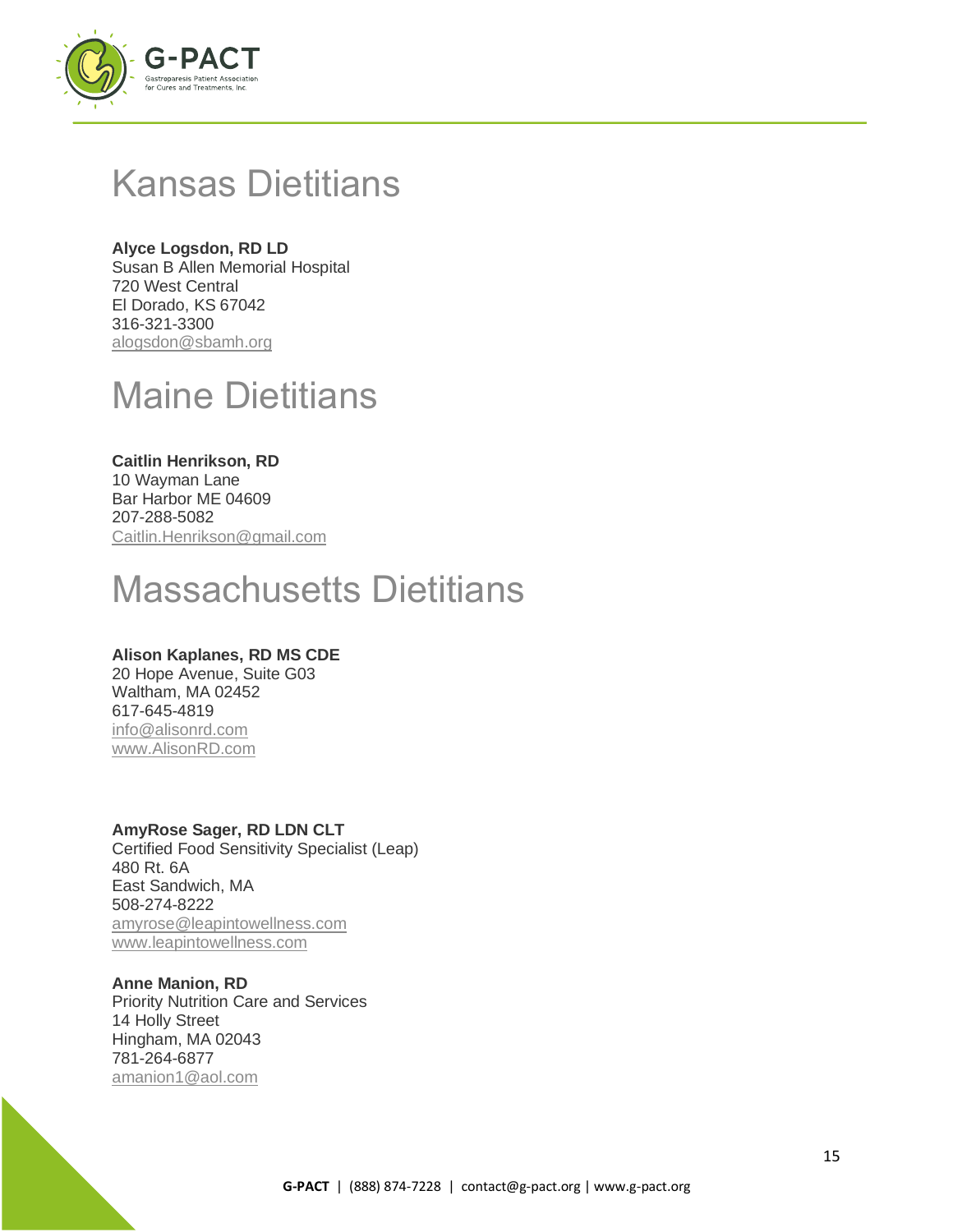

## **Annie B. Kay, RD MS RYT**

Kripalu Center for Yoga & Health 130 N Egremont Rd Great Barrington MA 01230 413-528-2452

Additional Address:

P.O. Box 309 Stockbridge, MA 01262 413-528-2452 [anniek@kripalu.org](mailto:anniek@kripalu.org) [www.kripalu.org](http://www.kripalu.org/)

**Barbara Krolick, RD MS LDN** 235 Greenfield RD South Deerfield MA 01373 413-665-9920 [barbarakrolick@gmail.com](mailto:barbarakrolick@gmail.com)

## Michigan Dietitians

## **Abby Black, CDE RD**

AB Nutrition Solutions LLC 511 Renaissance Drive, Ste. 131 Saint Joseph, MI 49085 269-350-9789 [abbyblackrdcde@yahoo.com](mailto:abbyblackrdcde@yahoo.com)

**Aarti Batavia, MS RD CLT** Nutrition & Wellness Consulting LLC 26850 Providence Parkway, Suite 425 Novi, MI 48374

**Additional Addresses:** 2345 South Huron Parkway Ann Arbor, MI 48104 517-290-6041 Fax: 248-468-1161 [info@aartibatavia.com](mailto:info@aartibatavia.com)

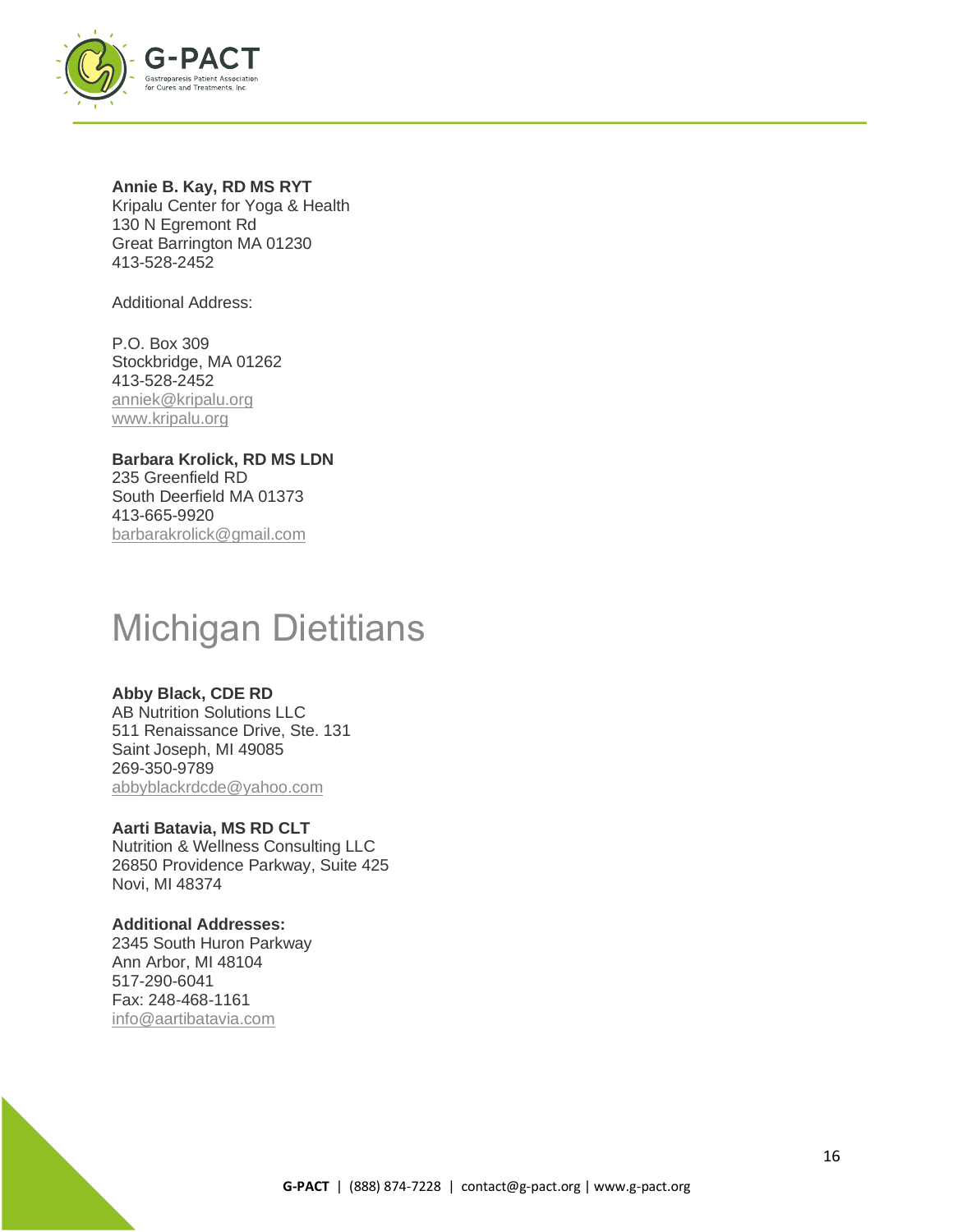

**Dale Cortes, RD MS CSG** Holland MI 49424 616-920-0813 [dalemsrd@sbcglobal.net](mailto:dalemsrd@sbcglobal.net)

# Minnesota Dietitians

**Angie Moeding, RD, LD** University of MN, Medical Center 2450 Riverside Ave Minneapolis MN 55454 612-672-6000 [Amoedin1@fairview.org](mailto:Amoedin1@fairview.org)

**Kelly Sceller, RD, LD** University of MN Medical Center 2450 Riverside Ave Minneapolis MN 55454 Minneapolis MN 5545 612-273-3216 [Kschell2@fairview.org](mailto:Kschell2@fairview.org)

# Mississippi Dietitians

## **Cinda Catchings, RD MS CHES LD MPH**

4329 Beacon Place Jackson, MS 39213 *(contact via email)* [catchings65@gmail.com](mailto:catchings65@gmail.com)

## Missouri Dietitians

## **Carol Morrow, MA RD LD**

2230 Shannon Ct Jackson, MO 63755 573-241-4230 [morrowcarol@hotmail.com](mailto:morrowcarol@hotmail.com)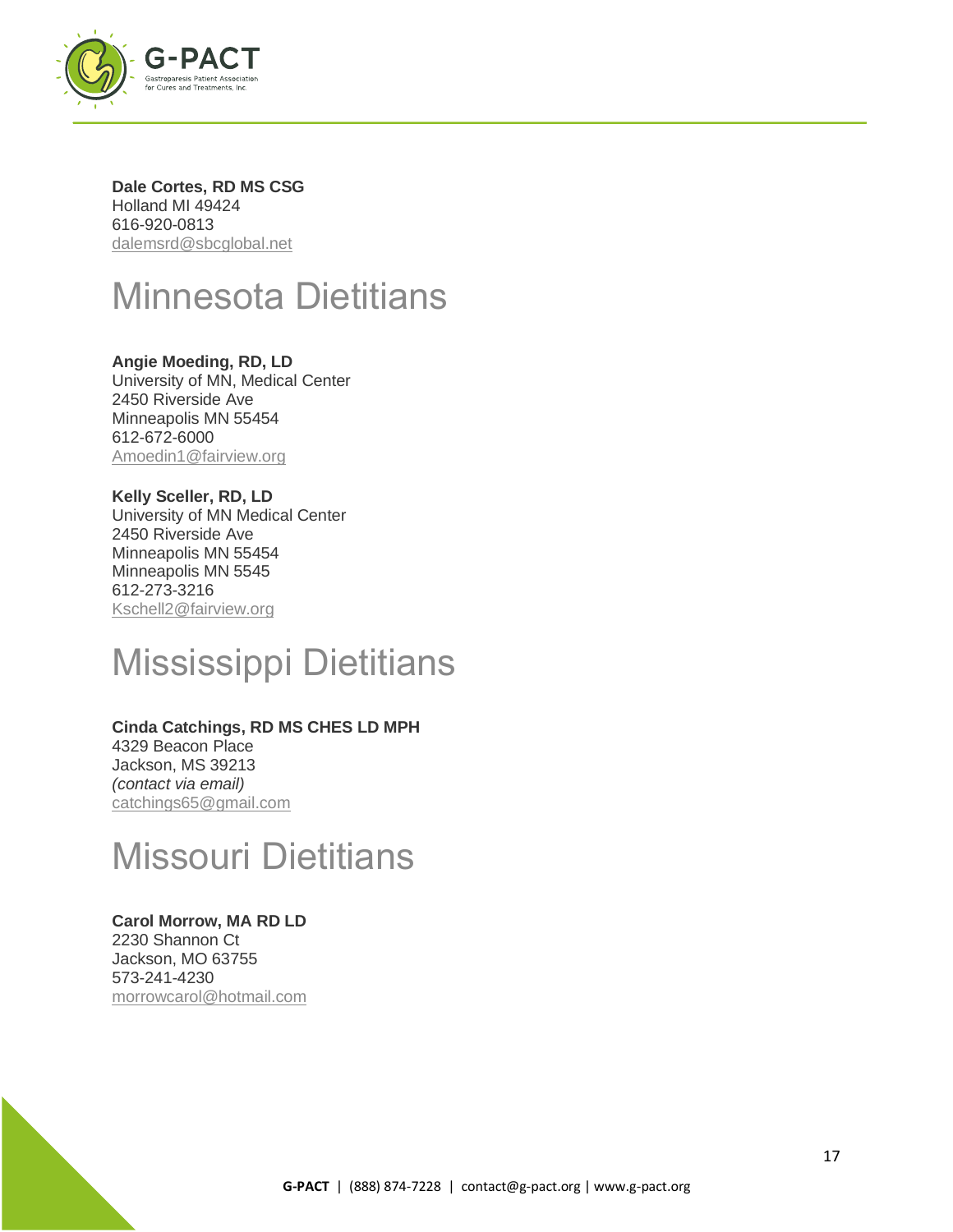

# New Hampshire Dietitians

## **Cara Gourgoumis, RD**

Physicians Healthy Weight Center 29 Lafayette Rd Unit K North Hampton NH 03862 603-379-6500 Fax: 603-379-6502

## New Jersey Dietitians

## **Angela Langner, RD**

Nutrition Center of Bergen County 118 Prospect St Suite 2 Ridgewood NJ 07450 973-670-3103 Fax: 201-389-3708 [alangnerrd@yahoo.com](mailto:alangnerrd@yahoo.com) [www.NCOBC.com](http://www.ncobc.com/)

## **Betsy Dubov, MS RD CDE**

8 Old Bridge Turn Pike South River NJ 08882 [bdubov@aol.com](mailto:bdubov@aol.com)

## **Beth Young, MS RD**

Princeton Health Systems 9 Mercer Street Princeton, NJ 08540 609-924-7799 Fax: 609-497-0739 [byoung23@aol.com](mailto:byoung23@aol.com)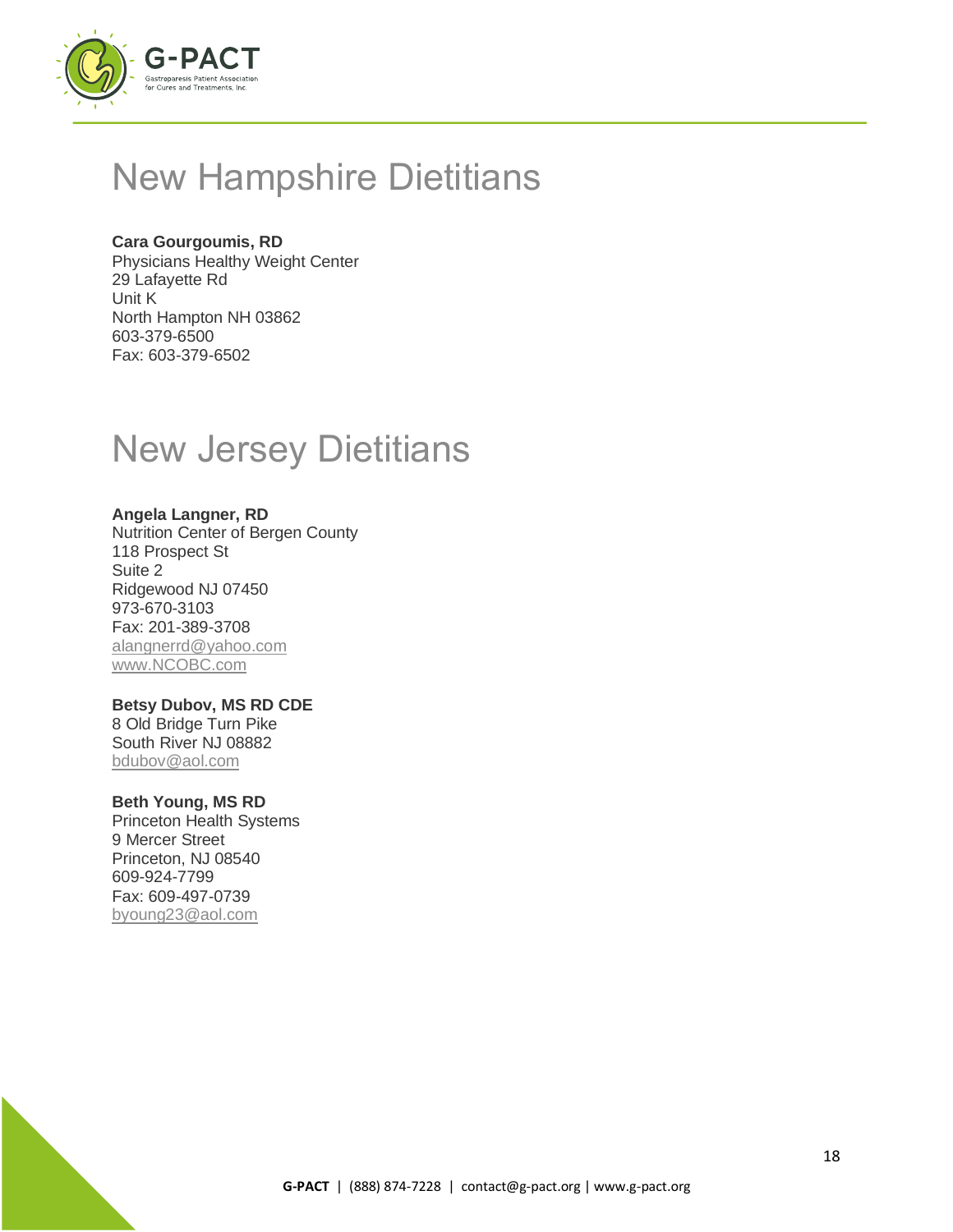

## New York Dietitians

## **Adiana Castro, RD MD**

22 Cortland St Suite 632 New York NY 01007 212-419-0399 [compassnutrition@gmail.com](mailto:compassnutrition@gmail.com)

## **Amy Miller, RD CDN CDE**

United Memorial Medical Center Healthy Living 211 East Main Street Batavia, NY 14020 585-344-5391 [amiller@ummc.org](mailto:amiller@ummc.org)

## **Amy L. Stacy, MS RD CDN CDE**

Lakeside Wellness Program Lakeside Health System 80 West Avenue Suite 209 Brockport NY 14420 [nutrition.amy@gmail.com](mailto:nutrition.amy@gmail.com)

## **Andrea Chowske, RD**

100 Park St Glen Falls NY 12801 518-926-2635 (contact via email) [chowskea@gmail.com](mailto:chowskea@gmail.com)

## **Cathy Ficalora, MS RD CDE CDN**

300 Bay Shore Rd North Babylon, NY 11703 631-586-2700 [clfaxf@optonlline.net](mailto:clfaxf@optonlline.net)

## **Cathleen Collian, MA RD**

Bodynaturelle Nutrition 1254 Port Washington Blvd. Port Washington, NY 11050 516-944-0899 [bodynaturelle@optimum.net](mailto:bodynaturelle@optimum.net)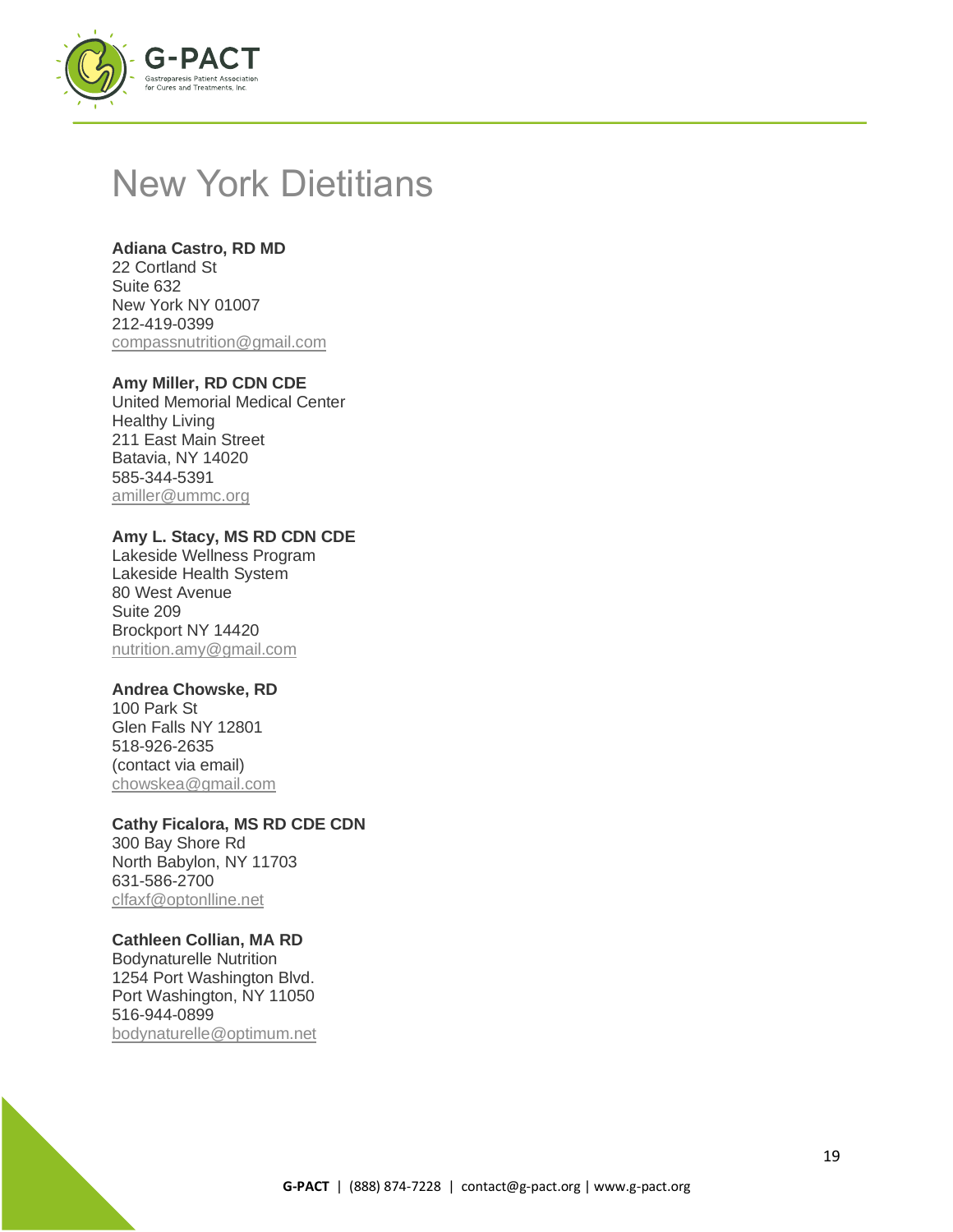

**Caryn Nistico, RD MS CDN** 631-692-4422 Fax:631-824-9005 [info@cmscg.net](mailto:info@cmscg.net)

**Cheryl Kaylie, RDD CDN** 20 McColloch DR Dix Hills, NY 11746 971-742-0728 [cherylkaylierd@aol.com](mailto:cherylkaylierd@aol.com)

# North Carolina Dietitians

## **Anju Agarwal, MS RD LDN CDE**

Carolina Nutrition (Adult and Pediatric) 16501 D NorthCross DR Suite 108 Huntersville, NC 28078 704-895-9865 [anjumsrd@aol.com](mailto:anjumsrd@aol.com)

#### **Barb Andresen, RD LDN**

BAndresen & Associates MNT Services 3447 Robinhood Rd, Suite 201 Winston Salem, NC 27106 336-659-8622 [barbandresen@triad.rr.com](mailto:barbandresen@triad.rr.com) [www.MyMNT.net](http://www.mymnt.net/)

## **Bernadette Collins, MS RD CDE LDN**

2411 Walters Street Greensboro, NC 27408 336-288-2101 [bernadettemjames@bellsouth.net](mailto:bernadettemjames@bellsouth.net)

**Clara Schneider, RD MS CDE RN** OBX Nutrition 807-M Ocean Trail Corolla NC 27927 252-453-4263 [clara.schneider@gmail.com](mailto:clara.schneider@gmail.com)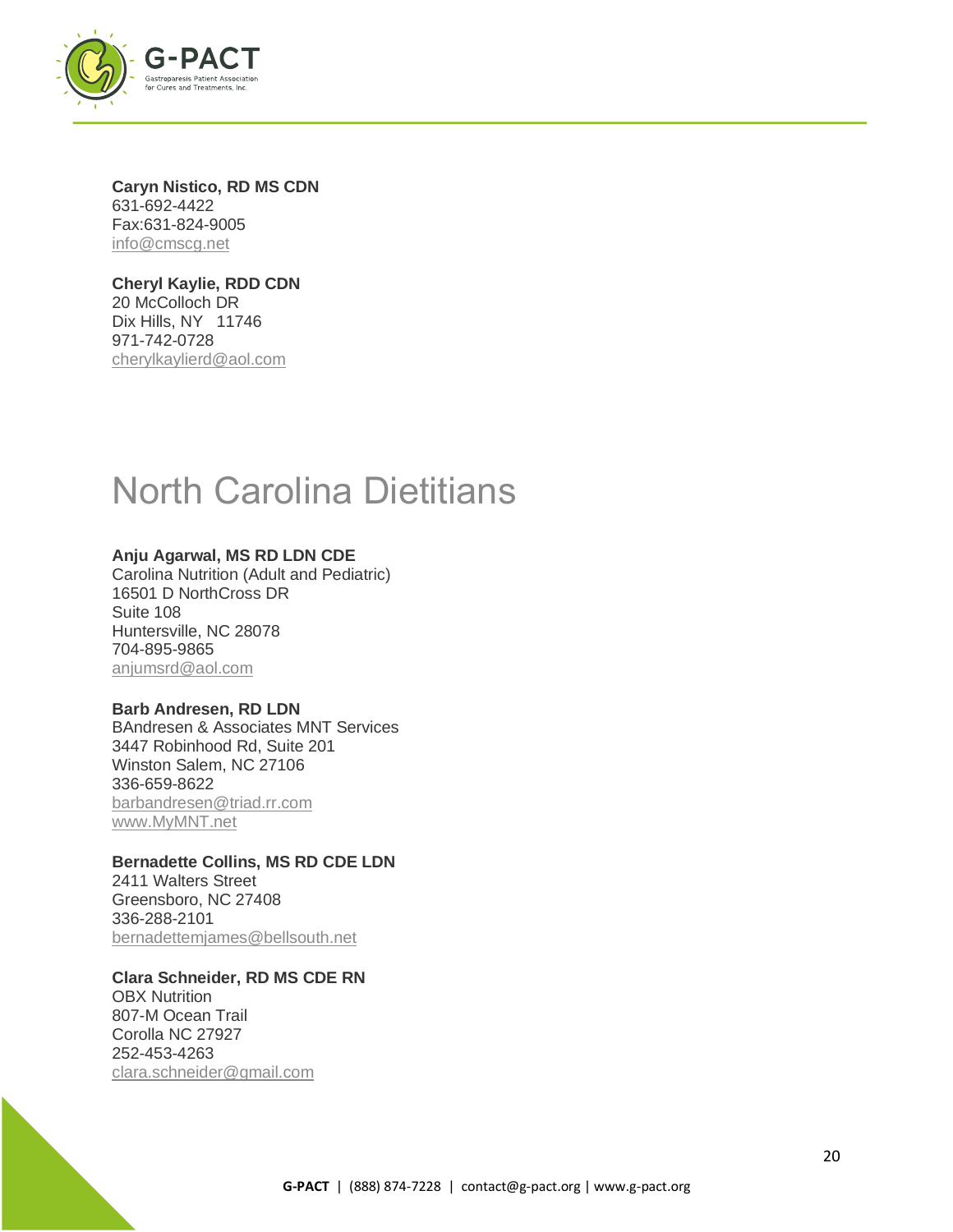

## **Terri L Mozingo, RD CDN**

3240 Burnt Mill DR Suite 1 Wilmington NC 28403 910-790-9500 Fax: 910-796-8111

# Ohio Dietitians

## **Anita L. Dock, RD LD CDE**

Nutrition Counseling Services 9050 Montgomery Rd Suite B Cincinnati OH 45242 513-631-6963 [amdock@hotmail.com](mailto:amdock@hotmail.com)

## **Adrienne Raimo, RD**

One Bite Wellness Columbus, OH 43219 614-887-7969 [adrienne.raimo@gmail.com](mailto:adrienne.raimo@gmail.com)

## **Michal Hogan, RD LD CLT**

Nutrition Results, LLC 4200 Regent Street, Suite 200 Columbus, OH 43219 614-944-5123 [Nutritionresult@aol.com](mailto:Nutritionresult@aol.com)

## **Cindy Guirino, RD MED CDE CNSD ACE LD**

UB-Fit, LLC Medical Nutrition Therapy 4999 Brandt Pike Dayton, OH 45424 937-626-2915 [youbfit@aol.com](mailto:youbfit@aol.com)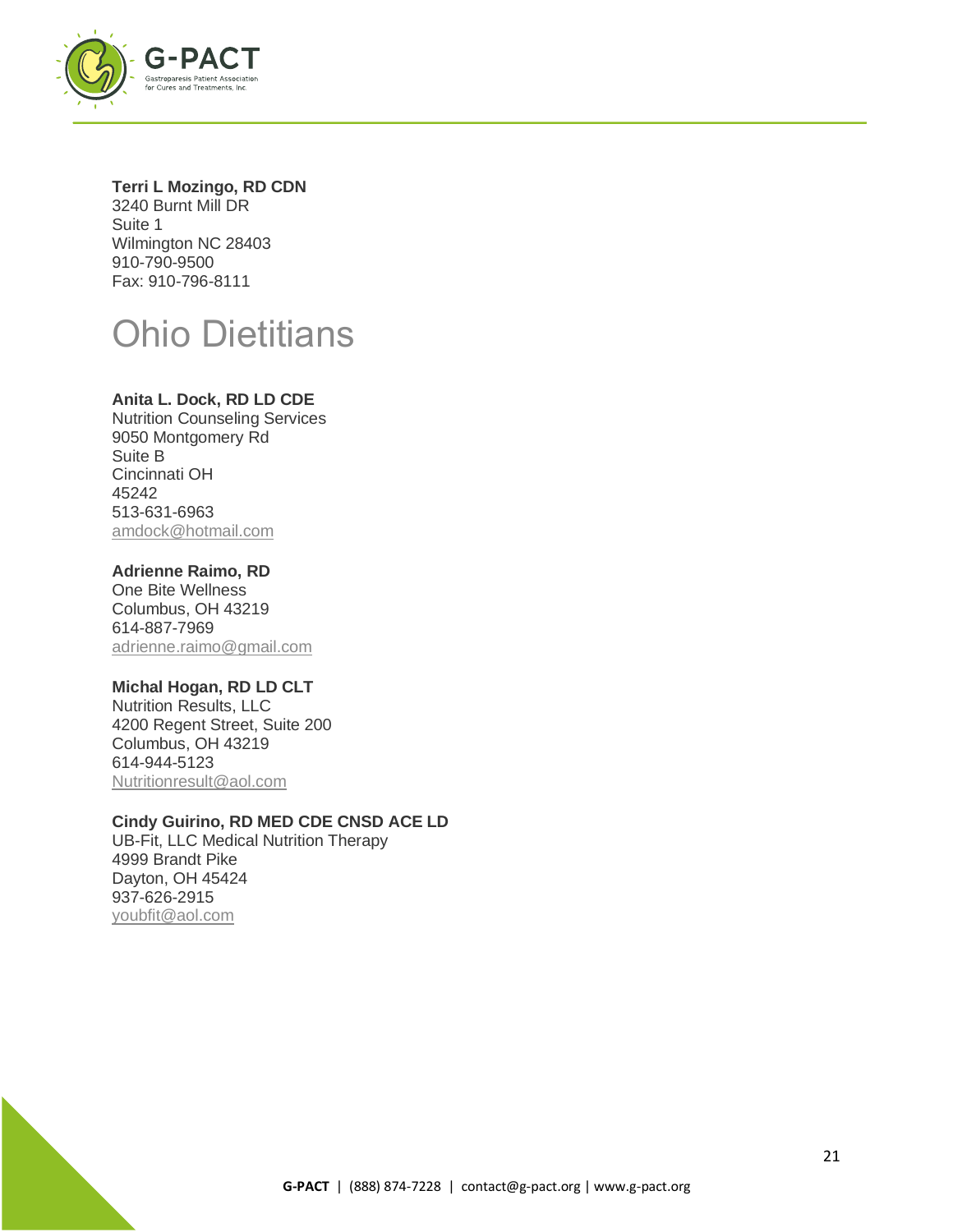

# Oregon Dietitians

## **Christine Poniewozik, RD**

St. Anthony Hospital 2801 St Anthony Way Pendleton OR 97801 541-276-5121 [rquackenbush@stanthonyhospital.com](mailto:rquackenbush@stanthonyhospital.com)

# Pennsylvania Dietitians

## **Cathy D'Orazio, MS RD CSSD LDN**

D'Orazio Nutrition Consulting Sports, Cardiovascular and Wellness Nutrition 2111 Darby Rd Havertown, PA 19083 484-680-4902 [dorazionutrition@yahoo.com](mailto:dorazionutrition@yahoo.com)

## **Christine Naegle, MA RD LDN**

Clinical Nutrition Manager Food and Nutrition Services Phoenixville Hospital 400 E. Pothouse Road Phoenixville, PA 19460 610-933-5861 [christine\\_naegle@chs.net](mailto:christine_naegle@chs.net)

# Rhode Island Dietitians

#### **Amy King, RD** Evolution Nutrition 401-396-9331 Fax: 401-396-9369 [amyk@evolutionrd.com](mailto:amyk@evolutionrd.com) [www.evolutionRD.com](http://www.evolutionrd.com/) 685 Metacom Ave Bristol, RI 02809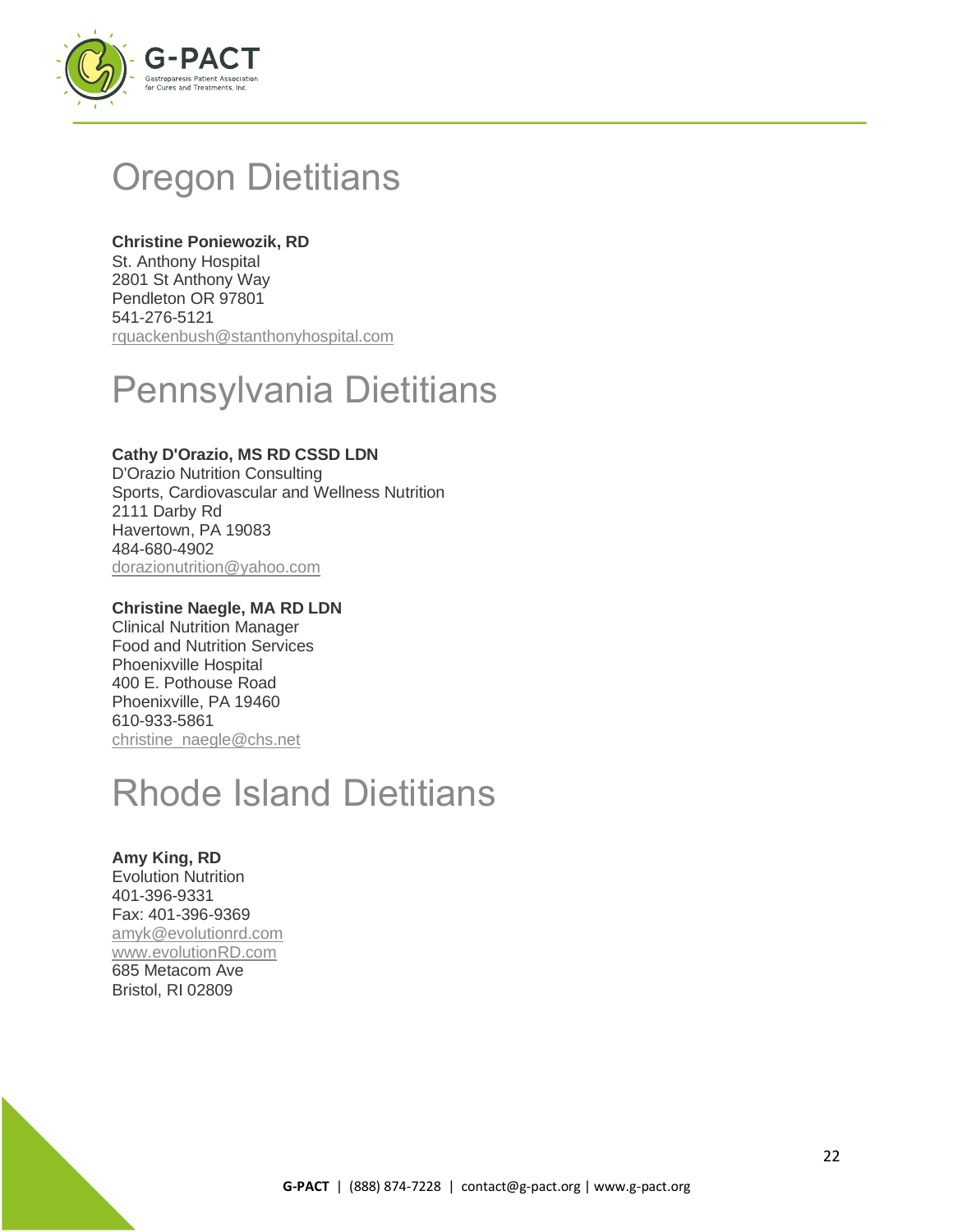

## South Dakota Dietitians

**Beth Coats, RD LN** Wellness Services Coordinator and Registered Dietitian Avera St. Luke's Education Dept. 305 S State Street Aberdeen, SD 57401 605-622-5648 [beth.coats@avera.org](mailto:beth.coats@avera.org)

## Tennessee Dietitians

#### **Amanda Carmichael, BS RD LDN**

Outpatient Dietitian Methodist LeBonheur Healthcare - Germantown 7714 Poplar Avenue, Suite 201 Germantown, TN 38138 901-516-6357 [amanda.carmichael@mlh.org](mailto:amanda.carmichael@mlh.org) 

## Texas Dietitians

#### **Alexa Sparkman, RD MA LD**

Alexa Sparkman and Associates Nutrition Counseling 4131 Spicewood Springs Road, Suite L-4 Austin, TX 78759 512-257-0898 Fax: 512-342-2931 [Alexard@aol.com](mailto:Alexard@aol.com)  [www.SparkmanNutrition.com](http://www.sparkmannutrition.com/) [www.mindhunger.com](http://www.mindhunger.com/)

#### **Amy Anderson, MS RD LDN**

P.O. Box 5148 Kingwood, TX 77325 832-552-3966 Fax: 888-785-6973 [texasdietitian@yahoo.com](mailto:texasdietitian@yahoo.com)

## **Anne Dubner, RD MA LD**

11111 Katy Freeway, Suite 910 Houston, TX 77079 713-937-7191 [adubner@prodigy.net](mailto:adubner@prodigy.net)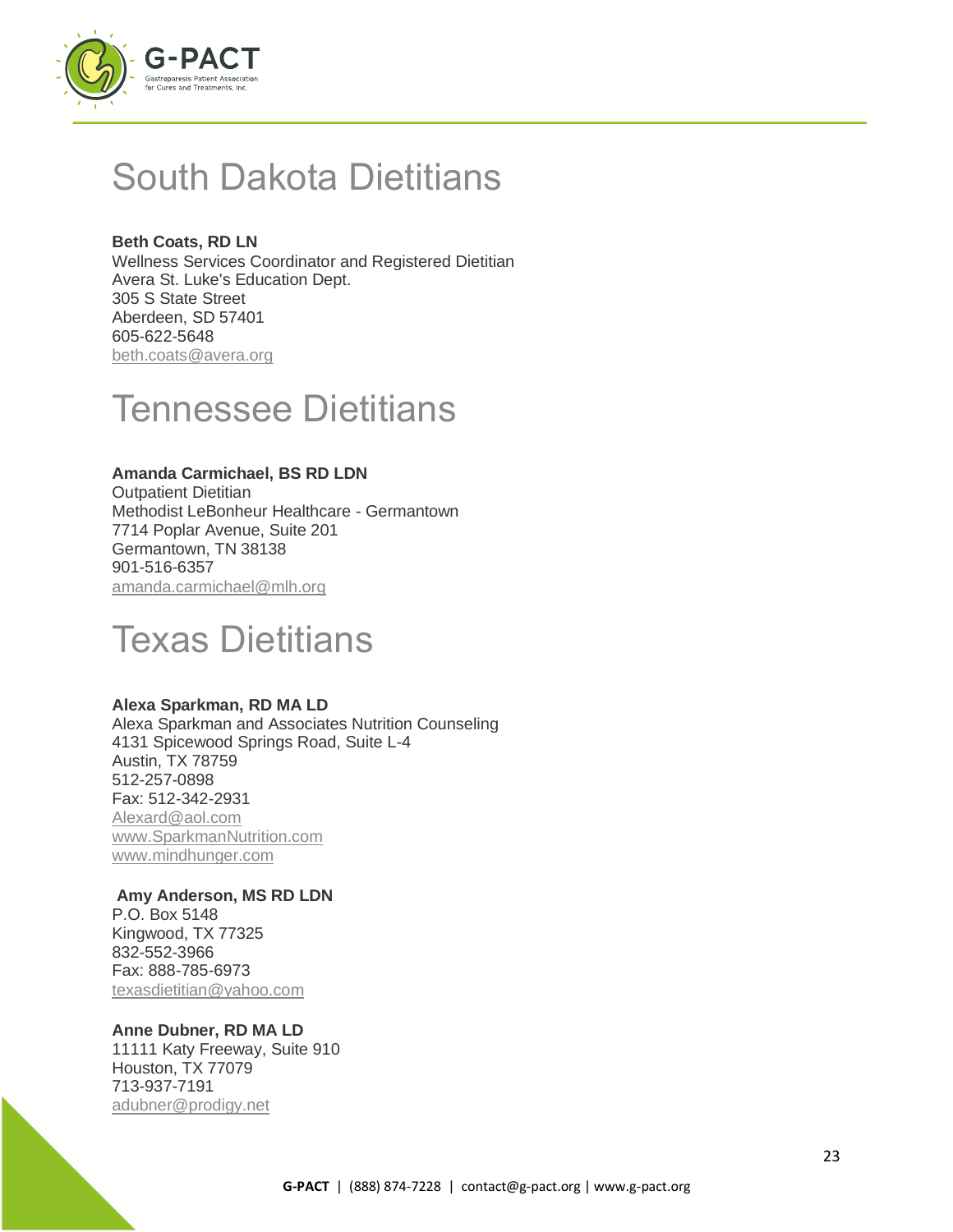

#### **Ann Thompson, PhD RD LD**

Medical Nutritional Therapist 6309 Indiana Ave. Suite D Lubbock, TX 79523 806-788-1546 Fax: 866-883-0211 [annthompson1@msn.com](mailto:annthompson1@msn.com) 

## **Angela Lemond, RD CSP LD**

Dietitian Consultant, Speaker, Wellness Coach Spokesperson for the Academy of Nutrition and Dietetics 555 Republic Drive, Suite 200 Piano, TX 75074 972-422-9180 Fax: 888-821-2292 [angela@angelalemond.com](mailto:angela@angelalemond.com) [www.angelalemond.com](http://www.angelalemond.com/)

## **Catherine Kruppa, MS RD CSSD LD**

1911 West Alabama, Suite A Houston, TX 77098 281-974-1559 [catherinekruppa@adviceforeating.com](mailto:catherinekruppa@adviceforeating.com)

## **Christine E. Marquette, RD LD CLT**

ACSM Certified Health Fitness Specialist Marquette Nutrition & Fitness, LLC 3421 W. William Cannon, Suite 145 Austin, TX 78745 512-468-4338 [www.marquettenutrition.com](http://www.marquettenutrition.com/) [chris@marquettenutrition.com](mailto:chris@marquettenutrition.com)

## Vermont Dietitians

## **Carolyn Sue Johansen, RD CD CDE**

*Green Mountain Nutrition Associates* The Medicine Shoppe 20 S. Main Street Barre, VT 05641 802-476-7607 [gmnajoha@vtlink.net](mailto:gmnajoha@vtlink.net)

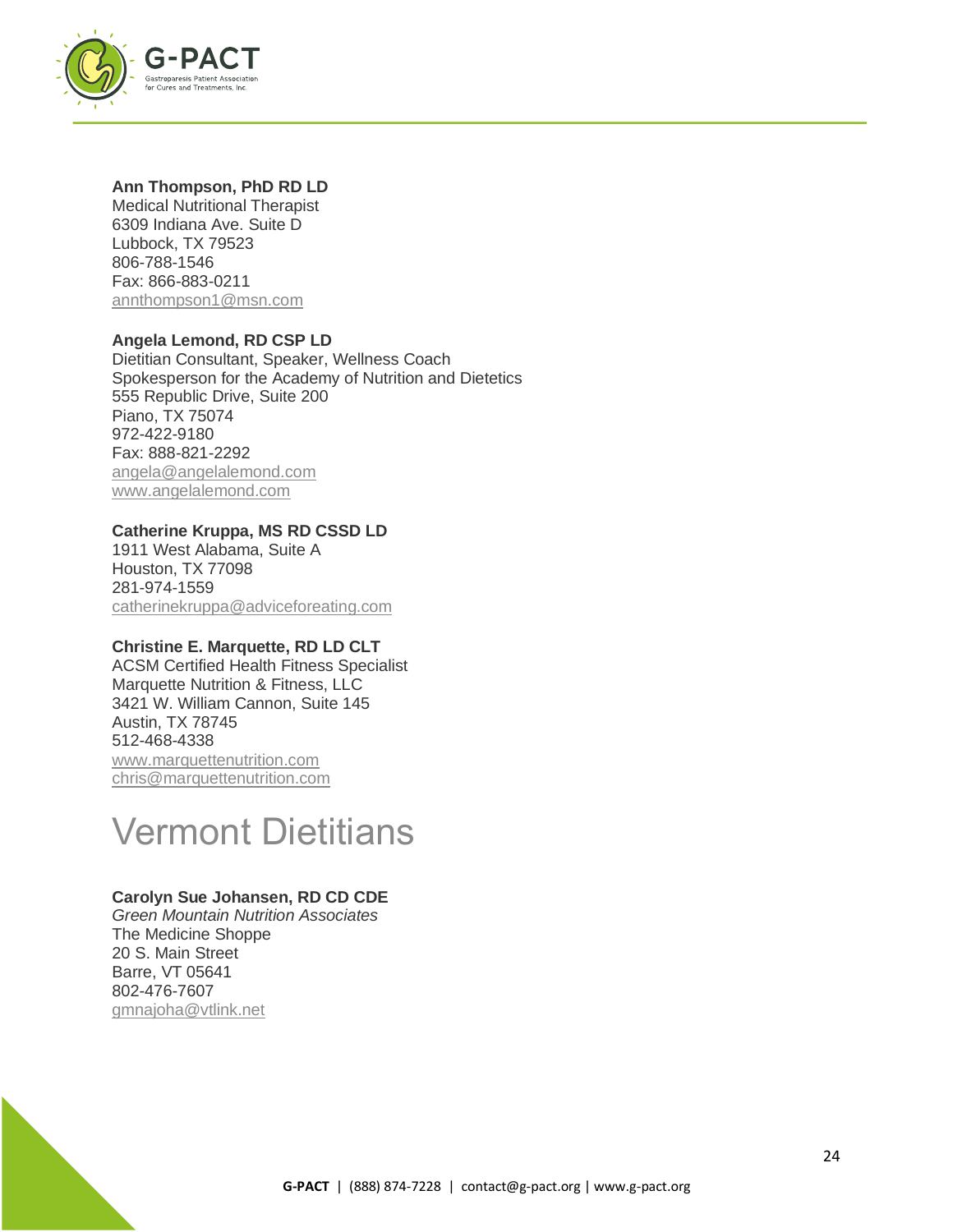

# Virginia Dietitians

## **Cynthia Moore, RD MS CDE FADA**

Nutrition Counseling Center-UVA Northridge 2955 Ivy Road Charlottesville, VA 22908 434-243-7313 [clp6g@virginia.edu](mailto:clp6g@virginia.edu)

## **Tamara Smart, RDN; Lynn Farmer, MA RD**

Specialty Nutrition 2727 Enterprise Pkwy, Suite 100, Henrico, VA 23294 (804) 864-1998 (804) 864-1997 www.specialty-nutrition.net

Other locations: 7571 Cold Harbor Rd. Mechanicsville, VA 23111 348 Brown's Hill Ct. Midlothian, VA 23111

# Washington Dietitians

## **Brooke Douglas, RD CD**

3806 9th St SW Suite C Puyallup WA 98373 858-328-4543 (contact via email) [Brooke@NutritionAuthority.com](mailto:Brooke@NutritionAuthority.com) [www.nutritionauthority.com](http://www.nutritionauthority.com/)

## **Catherine Hains, MS RD CD CLT**

Lighthouse Nutrition and Wellness 7116 Stinson Ave Gig Harbor, WA 98335 253-269-8888 [cathyhains@gmail.com](mailto:cathyhains@gmail.com)